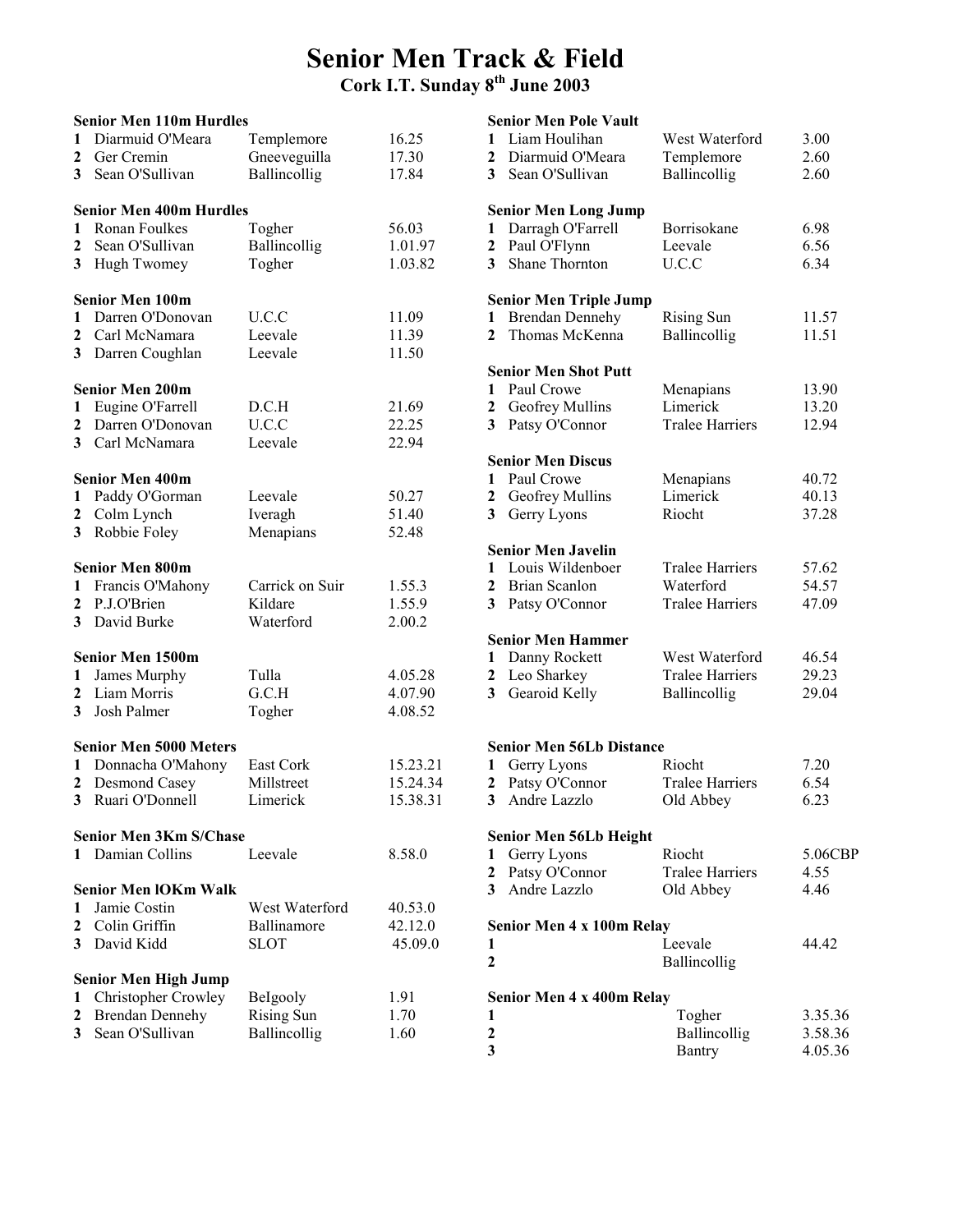## Senior Women Track & Field

### Cork I.T. Sunday 8th June 2003

| 1<br>2                 | <b>Senior Women 100m</b><br>Ailis McSweeney<br>Orla Coughlan                                  | Leevale<br>Leevale                                      | 12.11CBP<br>12.89             | 1<br>2            | <b>Senior Women Discus</b><br>Gillian Austin<br>Edel Meagher                     | Borrisokane<br><b>Blarney Innis</b>               | 33.38<br>33.08             |
|------------------------|-----------------------------------------------------------------------------------------------|---------------------------------------------------------|-------------------------------|-------------------|----------------------------------------------------------------------------------|---------------------------------------------------|----------------------------|
| 3                      | Donna Hosford                                                                                 | Leevale                                                 | 13.26                         | 3                 | Deirdre Murphy                                                                   | Leevale                                           | 31.47                      |
| 1<br>2                 | <b>Senior Women 200m</b><br>Ailis McSweeney<br>Orla Coughlan<br>3 Orla Power                  | Leevale<br>Leevale<br>Carrick on Suir                   | 24.45CBP<br>25.94<br>26.53    | 1<br>2<br>3       | <b>Senior Women Javelin</b><br>Catherine Grant<br>Noreen O'Dwyer<br>Edel Meagher | Waterford<br>Gneeveguilla<br><b>Blarney Innis</b> | 32.37<br>29.08<br>27.70    |
| $\mathbf{1}$<br>2<br>3 | <b>Senior Women 400m</b><br>Marie Sheehan<br><b>Aisling Maunsell</b><br>Susan O'Reilly        | Marian<br>Leevale<br>Leevale                            | 57.74<br>59.71<br>1.00.53     | 1<br>2<br>3       | <b>Senior Women Hammer</b><br>Rachel Akers<br>Ann Marie Cronin<br>Edel Meagher   | Marian<br>Old Abbey<br><b>Blarney Innis</b>       | 50.09CBP<br>39.51<br>31.00 |
| 1<br>2<br>3            | <b>Senior Women 800m</b><br>Laura Crowe<br>Natalie McSweeney<br>Collette O'Riordan            | <b>Tralee Harriers</b><br>Gneeveguilla<br>West Muskerry | 2.15.7<br>2.18.7<br>2.19.6    | 1<br>$\mathbf{2}$ | Senior Women 4 x 100m Relay                                                      | Leevale<br>Belgooly                               | 50.55<br>51.77             |
| 1<br>2                 | <b>Senior Women 1500m</b><br>Collette O'Riordan<br>Orla Drumm<br>3 Donna Nagle                | West Muskerry<br>Dooneen<br>Clonmel                     | 4.39.57<br>4.51.22<br>5.30.20 | 1<br>$\mathbf{2}$ | Senior Women 4 x 400m Relay                                                      | Belgooly<br>Leevale                               | 4.02.84CBP<br>4.05.02      |
| 1<br>2<br>3            | <b>Senior Women 5000 Meters</b><br>Patricia O'Donnell<br><b>Breeda Barrett</b><br>Donna Nagle | <b>Tralee Harriers</b><br>Gneeveguilla<br>Clonmel       | 19.19.3<br>20.18.6<br>21.23.2 |                   |                                                                                  |                                                   |                            |
|                        | <b>Senior Women 5Km Walk</b><br>1 Catriona McMahon                                            | St Mary's (LK)                                          | 35.38.0                       |                   |                                                                                  |                                                   |                            |
|                        | <b>Senior Women High Jump</b><br>1 Christina Broderick                                        | BeIgooly                                                | 1.48                          |                   |                                                                                  |                                                   |                            |
| 1                      | <b>Senior Women Long Jump</b><br>SineadSwan<br>Donna Hosford<br>3 Katey Byrd                  | Slaney Oly<br>Leevale<br>Belgooly                       | 5.55<br>5.35<br>5.18          |                   |                                                                                  |                                                   |                            |
|                        | <b>Senior Women Triple Jump</b><br>1 Christina Broderick                                      | BeIgooly                                                | 9.12                          |                   |                                                                                  |                                                   |                            |
|                        | <b>Senior Women Shot Putt</b>                                                                 |                                                         |                               |                   |                                                                                  |                                                   |                            |
| $\mathbf{2}$           | Deirdre Murphy<br>Gillian Austin<br>3 Edel Meagher                                            | Leevale<br>Borrisokane<br><b>Blarney Innis</b>          | 11.20<br>11.18<br>10.41       |                   |                                                                                  |                                                   |                            |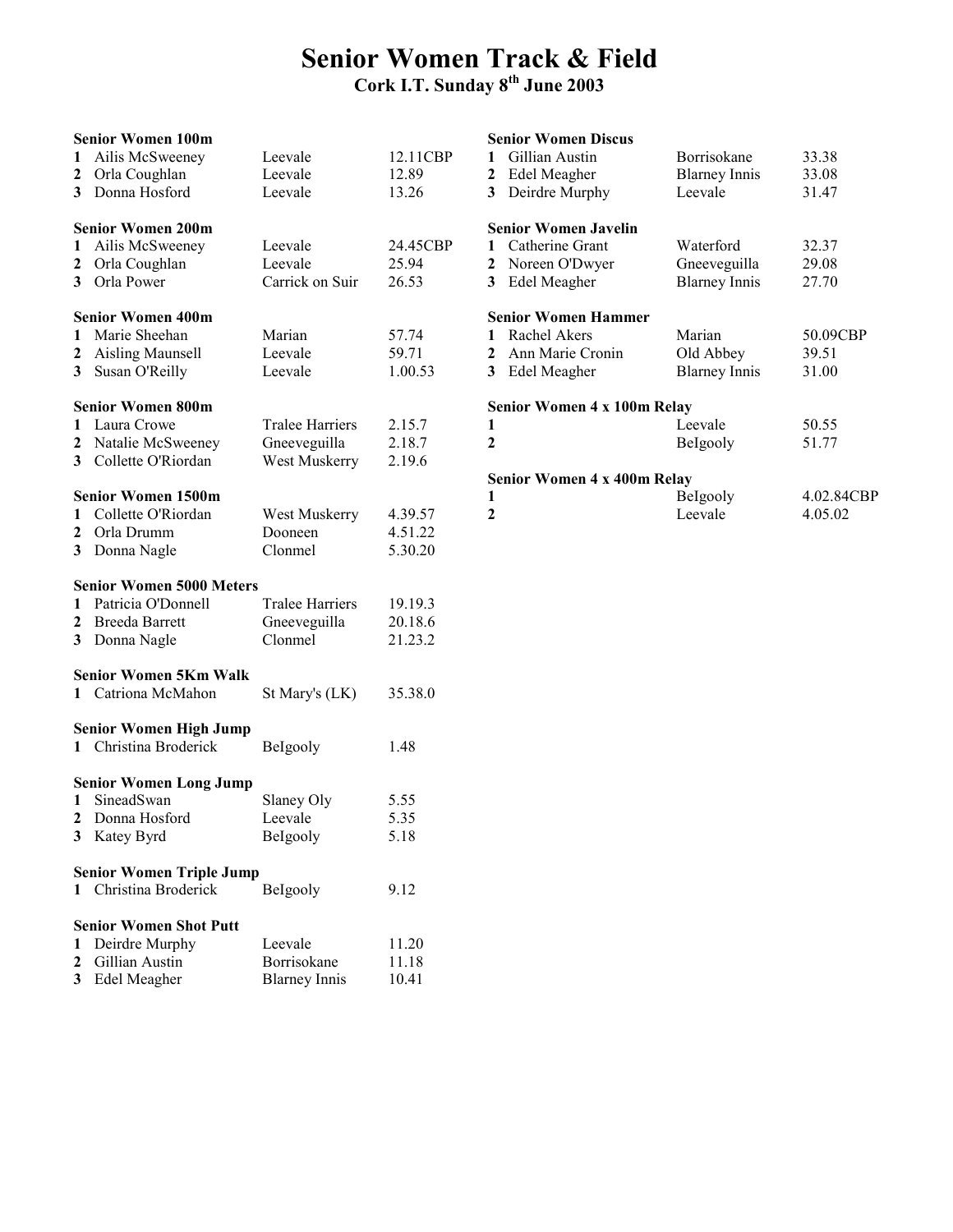# Junior Men Track & Field

Castleisland. Sunday 25<sup>th</sup> May 2003

| <b>Junior Men 110m Hurdles</b> |                                |                        |         |  |  |  |  |  |
|--------------------------------|--------------------------------|------------------------|---------|--|--|--|--|--|
| 1                              | Diarmuid Barry                 | Grange Fermoy          | 22.36   |  |  |  |  |  |
|                                | <b>Junior Men 400m Hurdles</b> |                        |         |  |  |  |  |  |
| 1                              | lan McNamara                   | Dooneen                | 1.01.67 |  |  |  |  |  |
| $\mathbf{2}$                   | James Roche                    | Dooneen                | 1.02.19 |  |  |  |  |  |
| 3                              | Diarmuid Barry                 | Grange Fermoy          | 1.07.19 |  |  |  |  |  |
|                                | <b>Junior Men 100m</b>         |                        |         |  |  |  |  |  |
| 1                              | Darren O'Donovan               | U.C.C                  | 11.06   |  |  |  |  |  |
| $\mathbf{2}$                   | Shane Lanigan                  | Templemore             | 11.59   |  |  |  |  |  |
| 3 <sup>1</sup>                 | John Shanahan                  | St Mary's (LK)         | 11.74   |  |  |  |  |  |
|                                | <b>Junior Men 200m</b>         |                        |         |  |  |  |  |  |
| 1                              | Darren O'Donovan               | U.C.C                  | 22.24   |  |  |  |  |  |
| $\boldsymbol{2}$               | Shane Lanigan                  | Templemore             | 23.59   |  |  |  |  |  |
| 3                              | Tom Shanahan                   | St Mary's (LK)         | 23.63   |  |  |  |  |  |
|                                | <b>Junior Men 400m</b>         |                        |         |  |  |  |  |  |
| $\mathbf{1}$                   | Danial Linehan                 | Carraig na Bhfear      | 55.67   |  |  |  |  |  |
| $\boldsymbol{2}$               | Mark O'Grady                   | Marian                 | 57.74   |  |  |  |  |  |
| 3 <sup>1</sup>                 | James Roche                    | Dooneen                | 58.01   |  |  |  |  |  |
|                                | <b>Junior Men 800m</b>         |                        |         |  |  |  |  |  |
| 1                              | James Ledingham                | West Waterford         | 1.59.80 |  |  |  |  |  |
| 2                              | <b>Brian Dunne</b>             | Carrick on Suir        | 2.00.46 |  |  |  |  |  |
| 3                              | Philip Conway                  | Ferrybank              | 2.02.14 |  |  |  |  |  |
|                                | <b>Junior Men 1500m</b>        |                        |         |  |  |  |  |  |
| 1                              | Thomas Scanlon                 | Ennis Track            | 4.22.59 |  |  |  |  |  |
| $\overline{2}$                 | Arthur Fitzgerald              | Farranfore M.V.        | 4.33.35 |  |  |  |  |  |
| 3                              | Aaron Hornibrook               | Leevale                | 4.58.30 |  |  |  |  |  |
|                                | <b>Junior Men 3000m</b>        |                        |         |  |  |  |  |  |
| 1                              | Arthur Fitzgerald              | Farranfore M.V.        | 9.56.7  |  |  |  |  |  |
| $\mathbf{2}$                   | Liam Hickey                    | Carraig na Bhfear      |         |  |  |  |  |  |
|                                | 2Km S/Chase                    |                        |         |  |  |  |  |  |
| 1                              | Paul Stephenson                | Ferrybank              | 6.30,35 |  |  |  |  |  |
|                                | 2 Aaron Hornibrook             | Leevale                | 7.31.96 |  |  |  |  |  |
|                                | 3 David Carroll                | Ennis Track            | 8.35.61 |  |  |  |  |  |
|                                | 5Km Walk                       |                        |         |  |  |  |  |  |
| 1                              | David Carroll                  | Ennis Track            |         |  |  |  |  |  |
|                                | <b>High Jump</b>               |                        |         |  |  |  |  |  |
| 1                              | Keith King                     | Kilmurry Ib            | 1.75    |  |  |  |  |  |
| $\mathbf{2}$                   | Steven Spillane                | Templemore             | 1.70    |  |  |  |  |  |
|                                | <b>Pole Vault</b>              |                        |         |  |  |  |  |  |
| 1                              | Alan Leen                      | <b>Tralee Harriers</b> | 2.04    |  |  |  |  |  |
| 2                              | Stephen Noonan                 | Carraig na Bhfear      | 2.00    |  |  |  |  |  |

#### Long Jump

| 1<br>2         | Tom Shanahan<br>John Shanahan                | St Mary's (LK)<br>St Mary's (LK) | 6.44<br>6.14 |
|----------------|----------------------------------------------|----------------------------------|--------------|
| 3 <sup>7</sup> | Simon Hogan                                  | Dooneen                          | 5.94         |
|                | <b>Triple Jump</b>                           |                                  |              |
| 1              | Steven Spillane                              | Templemore                       | 11.90        |
| $\mathbf{2}$   | Patrick Walsh                                | Carraig na Bhfear                | 11.27        |
| 3              | Alan Leen                                    | <b>Tralee Harriers</b>           | 10.57        |
|                | <b>Junior Men Shot Putt</b>                  |                                  |              |
| 1              | Eoin Leen                                    | Tralee Harriers                  | 17.76CBP     |
| 2              | James Nagle                                  | Farranfore M.V.                  | 12.61        |
| 3              | Eamonn Hartnett                              | Listowel                         | 11.94        |
|                | <b>Junior Men Discus</b>                     |                                  |              |
| 1              | Eoin Leen                                    | <b>Tralee Harriers</b>           | 48.35        |
| $\overline{2}$ | Declan Murphy                                | Carraig na Bhfear                | 34,05        |
| 3              | James Nagle                                  | Farranfore M.V.                  | 33.10        |
|                | Junior Men Javelin                           |                                  |              |
| 1              | Eamonn Hartnett                              | Listowel                         | 37.50        |
| $\mathbf{2}$   | Tom Cross                                    | BeIgooly                         | 36.62        |
| 3              | Patrick Walsh                                | Carraig na Bhfear                | 36.49        |
|                | <b>Junior Men Hammer</b>                     |                                  |              |
| 1              | James Nagle                                  | Farranfore M.V.                  | 43.43        |
| 2              | Declan Murphy                                | Carraig na Bhfear                | 39.59        |
| 3              | Ronan O'Neill                                | Carraig na Bhfear                | 38.33        |
|                | <b>Junior Men 28Lb Distance</b>              |                                  |              |
| 1              | Eoin Leen                                    | <b>Tralee Harriers</b>           | 9.55         |
| 2              | James Nagle                                  | Farranfore M.V.                  | 8.66         |
| 3 <sup>7</sup> | Patrick Walsh                                | Carraig na Bhfear                | 6.92         |
| 1              | <b>Junior Men 28Lb Height</b><br>James Nagle | Farranfore M.V.                  |              |
|                |                                              |                                  |              |
|                | Junior Men 4 x 100m Relay                    | <b>Tralee Harriers</b>           |              |
| 1              |                                              |                                  | 47.06        |
| 2              |                                              | Carraig na Bhfear                | 52.33        |
|                | Junior Men 4 x 400m Relay                    |                                  |              |
| 1              |                                              | Tralee Harriers                  | 4.05.57      |
| 2              |                                              | Carraig na Bhfear                | 4.12.35      |
|                |                                              |                                  |              |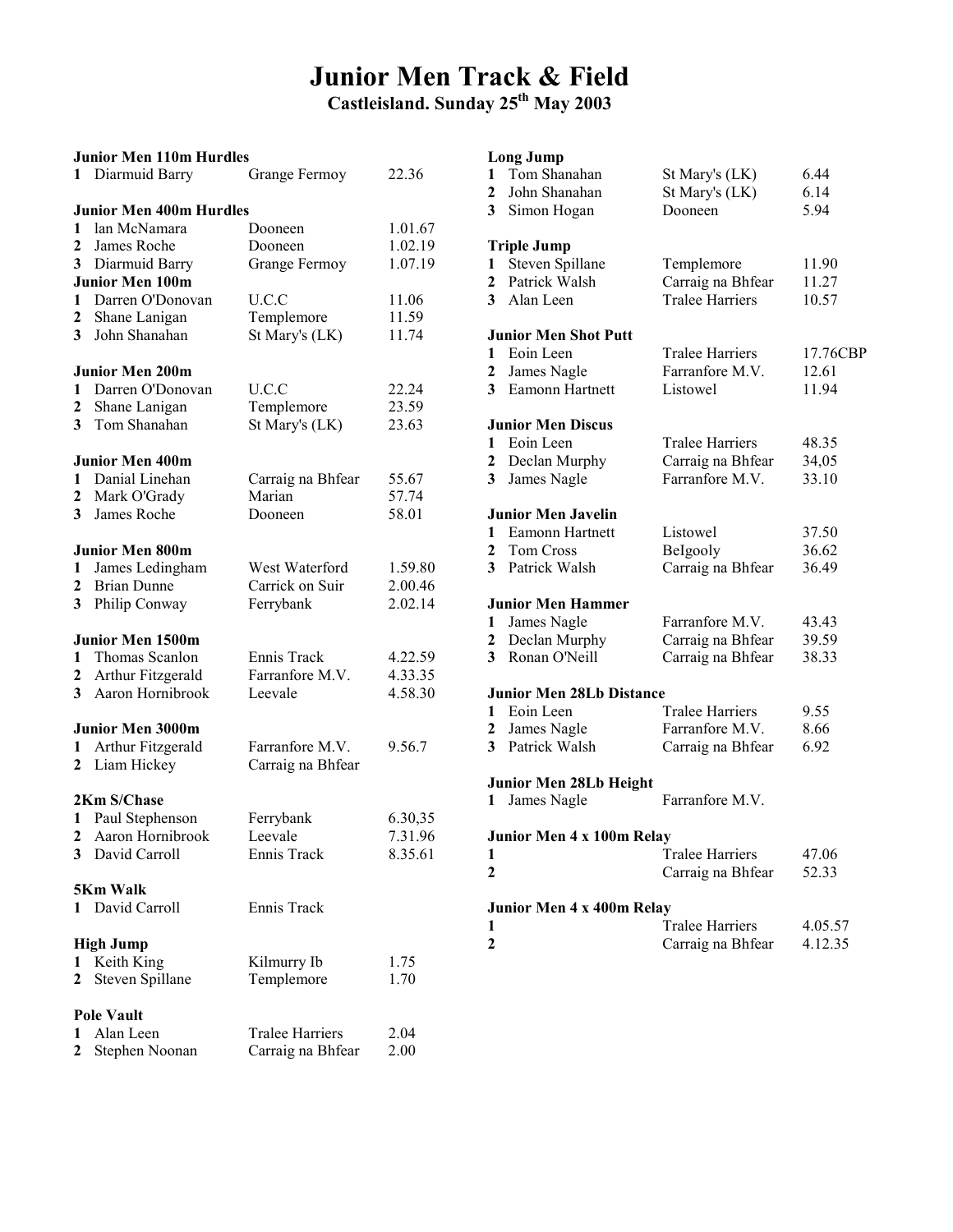### Junior Women Track & Field

Castleisland. Sunday 25th May 2003

49.11CBP

4.37.10 5.02.34

|                | <b>Junior Women 100m Hurdles</b> |                        |          | <b>Junior Women Triple Jump</b>  |                        |        |
|----------------|----------------------------------|------------------------|----------|----------------------------------|------------------------|--------|
|                | 1 Maureen Murphy                 | Dooneen                | 18.79    | Amanda O'Connell<br>1            | <b>Tralee Harriers</b> | 10.70  |
|                |                                  |                        |          | Elaine Drumm<br>2                | <b>Tralee Harriers</b> | 10.02  |
|                | <b>Junior Women 400m Hurdles</b> |                        |          | 3<br>Christina Broderick         | Belgooly               | 9.96   |
| 1              | Niamh Cremin                     | Leevale                | 1.07.15  |                                  |                        |        |
| 2              | Christina Broderick              | BeIgooly               | 1.10.63  | <b>Junior Women Shot Putt</b>    |                        |        |
| 3              | Deirdre Cronin                   | Youghal                | 1.17.70  | Deirdre Murphy<br>1              | Leevale                | 10.11  |
|                |                                  |                        |          | Amanda O'Farrell<br>$\mathbf{2}$ | Borrisokane            | 8.98   |
|                | <b>Junior Women 100m</b>         |                        |          | Claire Hartnett<br>3             | Riocht                 | 8.03   |
| 1              | Elaine Drumm                     | <b>Tralee Harriers</b> | 12.82    |                                  |                        |        |
| 2              | Donna Hosford                    | Leevale                | 13.09    | <b>Junior Women Discus</b>       |                        |        |
| 3              | Justina Lynham                   | BeIgooly               | 13.35    | Rachel Akers<br>$\mathbf{1}$     | Marian                 | 38.98  |
| 3              | Pam Brick                        | Gneeveguilla           | 13.35    | 2<br>Deirdre Murphy              | Leevale                | 38.83  |
|                |                                  |                        |          | 3<br>Oonagh Crotty               | Carraig na Bhfear      | 23.34  |
|                | <b>Junior Women 200m</b>         |                        |          |                                  |                        |        |
| 1              | Orla Coughlan                    | Leevale                | 25.61    | <b>Junior Women Javelin</b>      |                        |        |
| $\overline{2}$ | Pam Brick                        | Gneeveguilla           | 27.15    | Amanda O'Farrell<br>1            | Borrisokane            | 29.10  |
| 3 <sup>1</sup> | Amy Clarke                       | Leevale                | 27.75    | Claire Hartnett<br>2             | Riocht                 | 25.75  |
|                |                                  |                        |          | $\mathbf{3}$<br>Dawn King        | Kilmurry Ib            | 23.80  |
|                | <b>Junior Women 400m</b>         |                        |          |                                  |                        |        |
| 1              | Laura Crowe                      | <b>Tralee Harriers</b> | 57.40CBP | <b>Junior Women Hammer</b>       |                        |        |
| 2              | Aisling Maunsell                 | Leevale                | 59.58    | Rachel Akers<br>$\mathbf{1}$     | Marian                 | 49.11  |
|                | 3 Louise Finn                    | BeIgooly               | 1.00.28  | Ann Marie Cronin<br>2            | Old Abbey              | 39.74  |
|                |                                  |                        |          | 3 Linda Cronin                   | Old Abbey              | 30.50  |
|                | <b>Junior Women 800m</b>         |                        |          |                                  |                        |        |
| 1              | Orla Drumm                       | Dooneen                | 2.24.17  | Junior Women 4 x 100m Relay      |                        |        |
| $\mathbf{2}$   | Louise Finn                      | Belgooly               | 2.26.84  | 1                                | Leevale                | 50.69  |
| 3              | Sarah O'Shea                     | Youghal                | 2.31.88  | $\mathbf 2$                      | Emerald                | 50.74  |
|                |                                  |                        |          | 3                                | <b>Tralee Harriers</b> | 52.07  |
|                |                                  |                        |          |                                  |                        |        |
|                | <b>Junior Women 1500m</b>        |                        |          | Junior Women 4 x 400m Relay      |                        |        |
| 1              | Orla Drumm                       | Dooneen                | 4.50.16  | 1                                | Ballincollig           | 4.37.  |
|                | 2 Natalie McSweeney              | Gneeveguilla           | 4.52.36  | $\mathbf{2}$                     | Youghal                | 5.02.3 |
| 3              | Siobhan O'Doherty                | Borrisokane            | 4.59.21  |                                  |                        |        |
|                |                                  |                        |          |                                  |                        |        |
|                | <b>Junior Women 3000m</b>        |                        |          |                                  |                        |        |
| 1              | Siobhan O'Doherty                | Borrisokane            |          |                                  |                        |        |
| 2              | Ellen Fitzgerald                 | Farranfore M.V.        |          |                                  |                        |        |
| 3              | Deirdre Curtin                   | Grange Fermoy          |          |                                  |                        |        |
|                |                                  |                        |          |                                  |                        |        |
|                | <b>Junior Women 3Km Walk</b>     |                        |          |                                  |                        |        |
| 1              | <b>Eimear Moriarty</b>           | <b>Tralee Harriers</b> | 16.40.23 |                                  |                        |        |
|                |                                  |                        |          |                                  |                        |        |
|                | <b>Junior Women High Jump</b>    |                        |          |                                  |                        |        |
| 1              | Aoife Cleary                     | <b>Tralee Harriers</b> | 1.50     |                                  |                        |        |
| 2              | Elaine Drumm                     | <b>Tralee Harriers</b> | 1.50     |                                  |                        |        |
| 3              | Christina Broderick              | BeIgooly               | 1.45     |                                  |                        |        |
|                |                                  |                        |          |                                  |                        |        |
|                |                                  |                        |          |                                  |                        |        |
|                | <b>Junior Women Long Jump</b>    |                        |          |                                  |                        |        |
| 1              | Amy Clarke                       | Leevale                | 5.05     |                                  |                        |        |
| 2              | Katey Byrd                       | Belgooly               | 4.99     |                                  |                        |        |
|                |                                  |                        | 4.88     |                                  |                        |        |
| 3              | Deirdre Cronin                   | Youghal                |          |                                  |                        |        |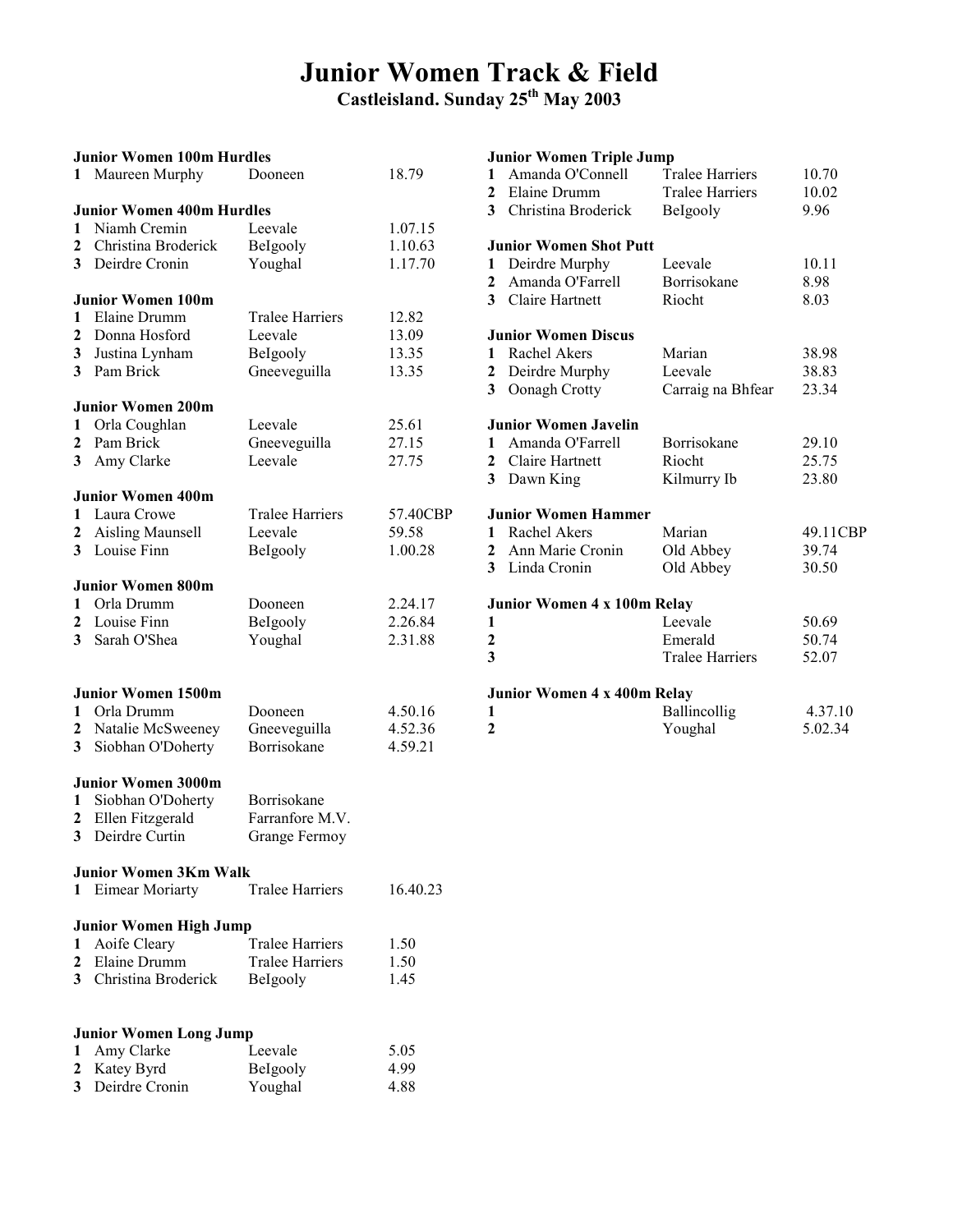### Under 23 Men Track & Field

Castleisland. Sunday 25th May 2003

### Under 23 Men 110m Hurdles 1 Diarmuid O'Meara Templemore 16.05 Under 23 Men 400m Hurdles 1 Philip Kearney Tralee Harriers 57.42 2 Sean O'Sullivan Ballincollig 1.03.06 Under 23 Men 100m 1 Sean Manning Leevale 11.30 2 Shane Delaney Tralee Harriers 11.45 3 Dave Hanley U.C.C 11.97 Under 23 Men 200m 1 Shane Delaney Tralee Harriers 23.00 2 Michael O'Shea Farranfore M.V. 23.28 3 Conor Casey Waterford 23.69 Under 23 Men 400m 1 Paddy O'Gorman Leevale 49.93CBP 2 Diarmuid O'Meara Templemore 52.29 3 Michael O'Shea Farranfore M.V. 52.81 Under 23 Men 800m 1 Francis O'Mahony Carrick on Suir 2.00.58 2 Brian McMahon Carraig na Bhfear 3 Conor Casey Waterford Under 23 Men 1500m 1 Stephen Macklin Togher 4.19.64 2 Patrick Murphy Togher 4.27.70 Under 23 Men 3000m 1 Brian McMahon Carraig na Bhfear 9.10.3<br>2 Brian Murphy Marian 2 Brian Murphy 3 Anthony Dennehy Star of the Laune Under 23 Men 2Km S/Chase 1 Stephen Macklin Togher 6.31.88CBP Under 23 Men 5Km Walk 1 Joseph O'Halloran St Brendan's (Ky) Under 23 Men High Jump 1 Tomas Burke Dooneen 1.80 2 Diarmuid O'Meara Templemore 1.75 3 Diarmuid Bowe Ballincollig 1.65

#### Under 23 Men Pole Vault 1 Sean O'Sullivan Ballincollig 3.00 2 Diarmuid O'Meara Templemore 2.65 3 Diarmuid Bowe Ballincollig 2.50 Under 23 Men Long Jump 1 Shane Thornton U.C.C 6.27 2 Tomas Burke Dooneen 6.18 3 Diarmuid O'Meara Templemore 6.09 Under 23 Men Triple Jump 1 Philip Kearney Tralee Harriers 13.10 2 Thomas McKenna Ballincollig 11.31 3 Shane Delaney Tralee Harriers 10.28 Shot Putt 1 Gearoid Kelly Ballincollig 9.75 2 Matthew Ahern Riocht 8.96 Under 23 Men Discus 1 Gearoid Kelly Ballincollig 31.38<br>2 Alan Kavanagh Templemore 27.45 2 Alan Kavanagh Templemore 27.45 3 Thomas McKenna Ballincollig 23.60 Under 23 Men Javelin 1 Sean O'Sullivan Ballincollig 41.32 2 Thomas McKenna Ballincollig 32.30 3 Alan Kavanagh Templemore 31.95 Under 23 Men Hammer 1 Alan Kavanagh Templemore 31.90 2 Gearoid Kelly Ballincollig 24.31 Under 23 Men 35Lb Distance 1 John O'Neill Star of the Laune 9.35 2 Brendan Breen Star of the Laune 8.67 3 Gearoid Kelly Ballincollig 8.11 Under 23 Men 35Lb Height 1 Gearoid Kelly Ballincollig 2 Brendan Breen Star of the Laune 3 John O'Neill Star of the Laune Under 23 Men 4 x 100m Relay 1 Tralee Harriers 52.32 Under 23 Men 4 x 400m Relay 1 Dooneen 3.50.01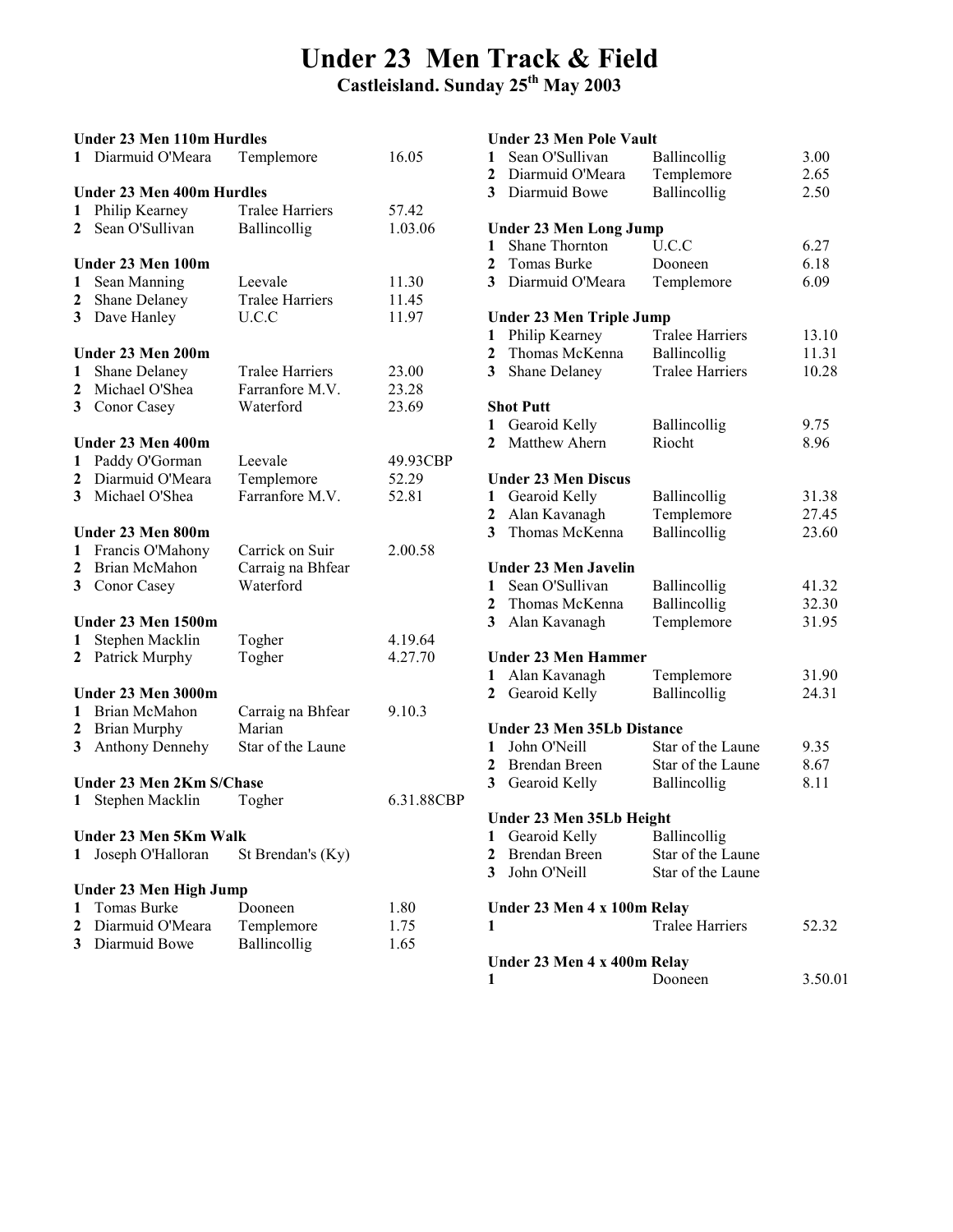### Under 23 Women Track & Field

|              | <b>Under 23 Women 400m Hurdles</b> |            |          | Under 23 Women Pole Vault       |                        |            |  |
|--------------|------------------------------------|------------|----------|---------------------------------|------------------------|------------|--|
|              | 1 Dawn Kelly                       | Belgooly   | 1.08.62  | Edel O'Meara                    | <b>Borrisokane</b>     | 3.05CBP    |  |
|              | Under 23 Women 100m                |            |          | <b>Under 23 Women Long Jump</b> |                        |            |  |
|              | 1 Ailis McSweeney                  | Leevale    | 12.02    | 1 Fiona Purcell                 | Templemore             | 4.39       |  |
| $\mathbf{2}$ | Maria Sheehan                      | Marian     | 12.67    |                                 |                        |            |  |
|              | 3 Niamh Cummins                    | K.C.K      | 12.68    | <b>Under 23 Women Shot Putt</b> |                        |            |  |
|              |                                    |            |          | Noreen O'Dwyer                  | Gneeveguilla           | 8.85       |  |
|              | Under 23 Women 200m                |            |          | Ellen Murphy                    | U.C.C                  | 7.39       |  |
|              | 1 Ailis McSweeney                  | Leevale    | 24.87CBP |                                 |                        |            |  |
| $\mathbf{2}$ | Maria Sheehan                      | Marian     | 25.70    | <b>Under 23 Women Discus</b>    |                        |            |  |
|              | 3 Dawn Kelly                       | BeIgooly   | 26.87    | Noreen O'Dwyer                  | Gneeveguilla           | 27.54      |  |
|              |                                    |            |          | Ellen Murphy                    | U.C.C                  | 23.73      |  |
|              | Under 23 Women 400m                |            |          |                                 |                        |            |  |
|              | 1 Marian Andrews                   | Togher     | 57.56CBP | <b>Under 23 Women Javelin</b>   |                        |            |  |
| 2            | Dawn Kelly                         | Belgooly   | 1.01.91  | Noreen O'Dwyer                  | Gneeveguilla           | 29.30      |  |
|              | 3 Fiona Purcell                    | Templemore | 1.05.93  | Ellen Murphy<br>$2^{\circ}$     | U.C.C                  | 23.07      |  |
|              | Under 23 Women 1500m               |            |          | Under 23 Women 4 x 100m Relay   |                        |            |  |
|              | 1 Tracey Roche                     | Dooneen    | 5.21.21  | 1                               | <b>Tralee Harriers</b> | 1.00.00    |  |
|              | 2 Donna Nagle                      | Clonmel    | 5.50.25  |                                 |                        |            |  |
|              |                                    |            |          | Under 23 Women 4 x 400m Relay   |                        |            |  |
|              | Under 23 Women 3000m               |            |          | 1                               | Belgooly               | 4.09.56CBP |  |
|              | 1 Donna Nagle                      | Clonmel    |          | $\mathbf{2}$                    | Dooneen                | 4.25.98    |  |
|              | Under 23 Women High Jump           |            |          |                                 |                        |            |  |

| 1 Edel O'Meara | <b>Borrisokane</b> | 1.25 |
|----------------|--------------------|------|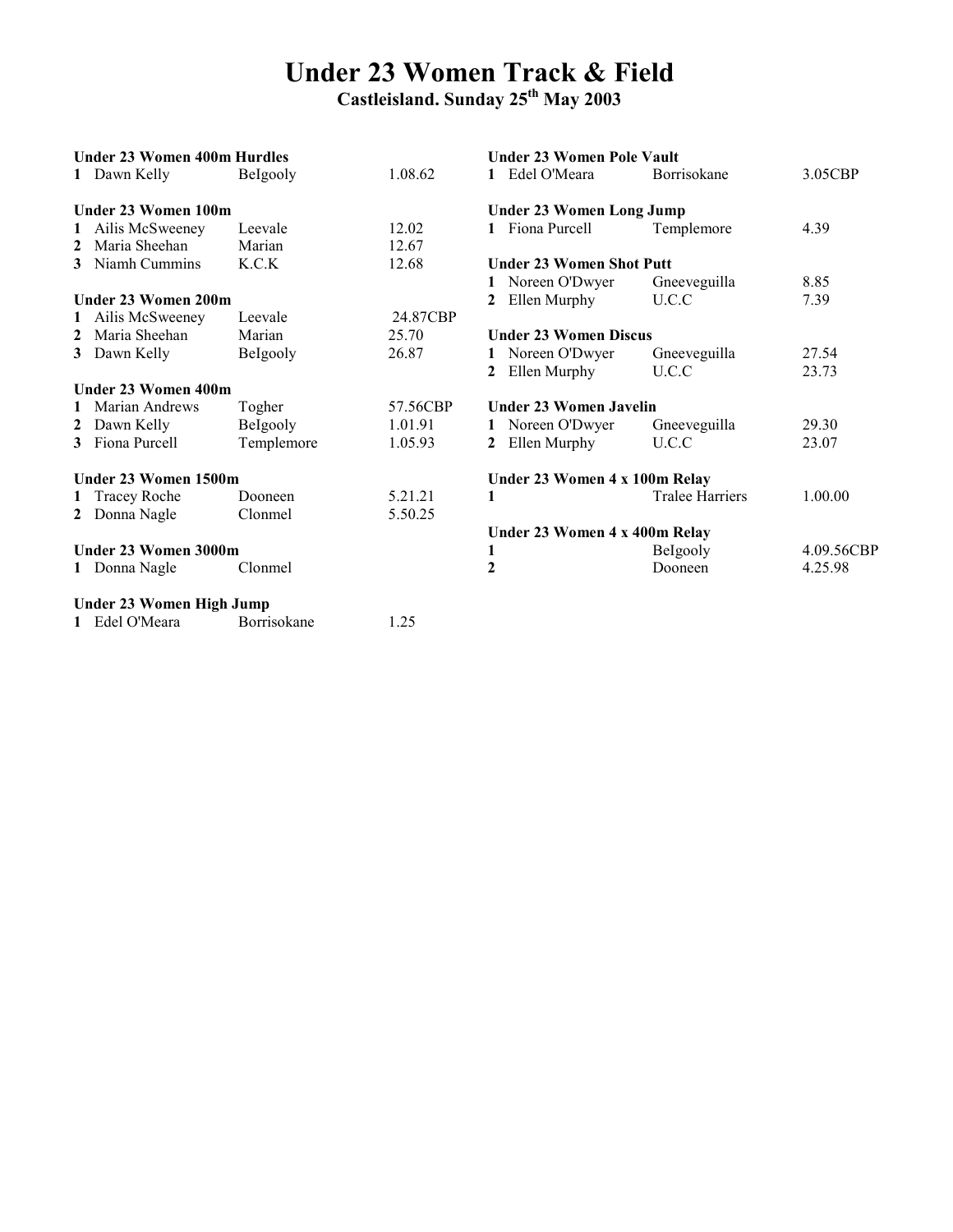# Masters Men Track & Field

|              | Men O.40 100m          |                          |         | Men $0.404$ x 100m Relay                            |               |
|--------------|------------------------|--------------------------|---------|-----------------------------------------------------|---------------|
|              | 1 Gene Dillane         | <b>Tralee Harriers</b>   | 12.67   | <b>Tralee Harriers</b><br>1                         | 49.92         |
|              | 2 Daithi O'Murchu      | Liscarroll               | 12.92   | $\boldsymbol{2}$<br>Liscarroll                      | 52.04         |
|              | 3 Willie O'Connor      | Riocht                   | 12.93   | 3<br>Riocht                                         | 52.38         |
|              | <b>Men O.40 200m</b>   |                          |         | <b>Men O.45 100m</b>                                |               |
| 1            | Gene Dillane           | <b>Tralee Harriers</b>   | 26.32   | <b>Tralee Harriers</b><br>Pat Canty<br>$\mathbf{1}$ | 12.74         |
| 2            | Daithi O'Murchu        | Liscarroll               | 26.50   | J. Downing<br>Courcies<br>2                         | 13.62         |
| 3            | James O'Keeffe         | Liscarroll               | 29.99   | Seamus Fox<br>Fanahan McSw<br>3                     | 14.39         |
|              | <b>Men O.40 400m</b>   |                          |         | Men O.45 200m                                       |               |
|              | 1 Daithi O'Murchu      | Liscarroll               | 57.73   | J. Downing<br>Courcies<br>1                         | 28.18         |
| 2            | Joe Keaney             | Coolquill                | 1.00.75 | Seamus Fox<br>Fanahan McSw<br>$\mathbf{2}$          | 28.44         |
|              | 3 Damian O'Loughlin    | <b>Tralee Harriers</b>   | 1.03.62 |                                                     |               |
|              |                        |                          |         | <b>Men O.45 400m</b>                                |               |
|              | Men O.40 800m          |                          |         | 1 Martin O'Sullivan<br>Ballincollig                 | 1.09.30       |
| $\mathbf{1}$ | Joe Keaney             | Coolquill                |         |                                                     |               |
| 2            | Declan Coakley         | Skibbereen               |         | <b>Men O.45 800m</b>                                |               |
| 3            | John Leahy             | Kilmurry                 |         | Engine Moynihan<br>Marian<br>1                      |               |
|              |                        |                          |         | Skibbereen<br>2<br>Tommy Murphy                     |               |
|              | <b>Men O.40 3000m</b>  |                          |         | 3<br>Gerard Walsh<br>Riocht                         |               |
|              | 1 Dave McCarthy        | East Cork                | 9.33.0  |                                                     |               |
| 2            | Ray Flanagan           | Bilboa                   | 9.37.7  | <b>Men O.45 3000m</b>                               |               |
| 3            | John Leahy             | Kilmurry                 |         | Eugine Moynihan<br>Marian<br>1                      | 9.33.4        |
|              |                        |                          |         | Tommy Murphy<br>Skibbereen<br>2                     | 9.39.1        |
|              | Men O.40 High Jump     |                          |         | 3<br>Michael Mangan<br>Star of the Laune            |               |
|              | 1 Larry O'Grady        | Bilboa                   | 1.50    |                                                     |               |
| $\mathbf{2}$ | John Murphy            | Liscarroll               | 1.45    | Men O.45 High Jump                                  |               |
|              | 3 Denis McSweeney      | Riocht                   | 1.35    | Pat Canty<br><b>Tralee Harriers</b><br>1            | 1.35          |
|              |                        |                          |         | Andre Lazzlo<br>2<br>Old Abbey                      | 1.30          |
|              | Men O.40 Long Jump     |                          |         | Seamus Fox<br>Fanahan McSw<br>3                     | 1.25          |
| 1            | Willie O'Connor        | Riocht                   | 5.24    |                                                     |               |
|              | 2 Larry O'Grady        | Bilboa                   | 5.00    | Men O.45 Long Jump                                  |               |
|              | 3 Damian O'Loughlin    | <b>Tralee Harriers</b>   | 4.45    | <b>Tralee Harriers</b><br>1 Pat Canty               | 5.22          |
|              | Men O.40 Shot Putt     |                          |         | Seamus Fox<br>Fanahan McSw<br>$\mathbf{2}$          | 4.76          |
|              | John O'Dea             | Dundrum                  | 10.66   | Men O.45 Shot Putt                                  |               |
| 1            |                        |                          | 9.35    | <b>Tralee Harriers</b>                              |               |
| 2<br>3       | Martin Fitzpatrick     | St Mary's (Cl)<br>Bilboa | 8.68    | Patsy O'Connor<br>1<br>2 Andre Lazzlo               | 11.66<br>9.65 |
|              | Larry O'Grady          |                          |         | Old Abbey<br>3<br>Denis Brosnan<br>Gneeveguilla     | 9.22          |
|              | Men O.40 Discus        |                          |         |                                                     |               |
| 1            | John O'Dea             | Dundrum                  | 22.73   | Men O.45 Discus                                     |               |
| 2            | John Murphy            | Liscarroll               | 21.62   | Andre Lazzlo<br>Old Abbey<br>1                      | 31.14         |
|              | 3 Paul Mullins         | <b>Tralee Harriers</b>   | 20.17   | <b>Tralee Harriers</b><br>Patsy O'Connor<br>2       | 28.48         |
|              |                        |                          |         | Denis Brosnan<br>Gneeveguilla<br>3                  | 25.63         |
|              | Men O.40 Javelin       |                          |         |                                                     |               |
| 1            | Daithi O'Murchu        | Liscarroll               | 32.93   | Men O.45 Javelin                                    |               |
| 2            | John O'Dea             | Dundrum                  | 32.74   | Patsy O'Connor<br><b>Tralee Harriers</b><br>1       | 41.77         |
| 3            | James O'Keeffe         | Liscarroll               | 22.70   | Denis Brosnan<br>Gneeveguilla<br>2                  | 27.60         |
|              |                        |                          |         | Martin O'Sullivan<br>Ballincollig<br>3              | 25.35         |
|              | Men O.40 56Lb Distance |                          |         |                                                     |               |
| 1            | John O'Dea             | Dundrum                  | 6.19    |                                                     |               |
| 2            | Larry O'Grady          | Bilboa                   | 5.34    | Men O.45 56Lb Distance                              |               |
|              |                        |                          |         | <b>Tralee Harriers</b><br>1 Patsy O'Connor          | 6.19          |

| 1 Patsy O'Connor | <b>Tralee Harriers</b> | 6.19 |
|------------------|------------------------|------|
| 2 Andre Lazzlo   | Old Abbey              | 5.94 |
| 3 Denis Brosnan  | Gneeveguilla           | 4.60 |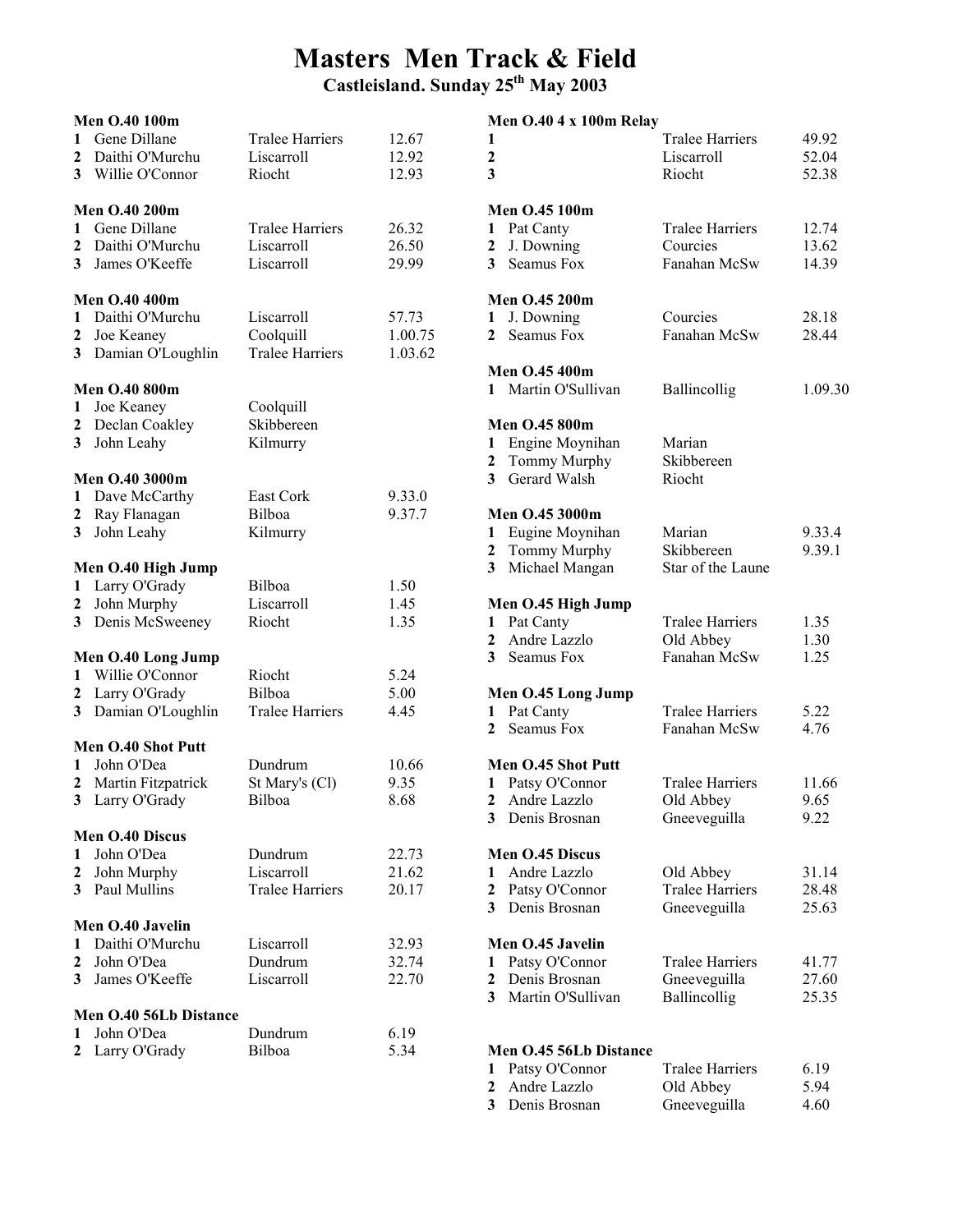### Masters Men Track & Field (Cont)

|                   | Men O.50 100m                                         |                                    |                         |                  | Men O.55 100m                                               |                                                        |                         |
|-------------------|-------------------------------------------------------|------------------------------------|-------------------------|------------------|-------------------------------------------------------------|--------------------------------------------------------|-------------------------|
| 1<br>$\mathbf{2}$ | Tommy Maguire<br>George Maguire<br>3 William O'Connor | Nenagh Oly<br>Nenagh Oly<br>Riocht | 13.70<br>13.83<br>13.96 | 1<br>2<br>3      | <b>Brendan Dennehy</b><br>Donal Crowley<br>Micael McCormack | <b>Rising Sun</b><br><b>Tralee Harriers</b><br>Fethard | 13.17<br>14.54<br>16.58 |
|                   | Men O.50 200m                                         |                                    |                         |                  | Men O.55 200m                                               |                                                        |                         |
| $\mathbf{1}$      | John Butler                                           | West Limerick                      | 27.30                   | 1                | Donal Crowley                                               | <b>Tralee Harriers</b>                                 | 29.50                   |
| 2                 | Tommy Maguire                                         | Nenagh Oly                         | 27.70                   | $\boldsymbol{2}$ | Jim Murray                                                  | <b>Rising Sun</b>                                      | 30.39                   |
|                   | 3 William O'Connor                                    | Riocht                             | 28.30                   | 3                | William O'Mahony                                            | Midleton                                               | 31.51                   |
|                   | Men O.50 400m                                         |                                    |                         |                  | 400m                                                        |                                                        |                         |
| 1                 | John Butler                                           | West Limerick                      | 1.01.03                 | 1                | Donal Crowley                                               | <b>Tralee Harriers</b>                                 | 1.05.70                 |
|                   | 2 Dick Browne                                         | Dundrum                            | 1.20.02                 | 2                | Jim Murray                                                  | <b>Rising Sun</b>                                      | 1.07.28                 |
|                   | <b>Men O.50 800m</b>                                  |                                    |                         | 3                | William O'Mahony                                            | Midleton                                               | 1.12.48                 |
| 1                 | Joe Gough                                             | West Waterford                     | 2.14.0                  |                  | Men O.55 800m                                               |                                                        |                         |
| 2                 | John Butler                                           | West Limerick                      | 2.26.5                  |                  | 1 Donal Crowley                                             | <b>Tralee Harriers</b>                                 | 2.54.5                  |
|                   | 3 Patrick O'Shea                                      | Iveragh                            | 2.32.5                  |                  | 2 William O'Mahony                                          | Midleton                                               | 2.57.3                  |
|                   | Men O.50 3000m                                        |                                    |                         |                  | Men O.55 High Jump                                          |                                                        |                         |
|                   | 1 Patrick O'Shea                                      | Iveragh                            | 10.13.7                 | 1                | <b>Brendan Dennehy</b>                                      | <b>Rising Sun</b>                                      | 1.40                    |
| 2                 | Con Kelleher                                          | West Waterford                     |                         | 2                | Jim Murray                                                  | <b>Rising Sun</b>                                      | 1.15                    |
| 3                 | John Quigley                                          | Eagle                              |                         | 3                | Tom Holohan                                                 | Midleton                                               | 1.10                    |
|                   | Men O.50 High Jump                                    |                                    |                         |                  | Men O.55 Long Jump                                          |                                                        |                         |
|                   | 1 Pat O'Riordan                                       | St Brendan's (Ky)                  | 1.25                    |                  | 1 Brendan Dennehy                                           | <b>Rising Sun</b>                                      | 4.88                    |
| 2                 | Dick Browne                                           | Dundrum                            | 1.20                    | 2                | William O'Mahony                                            | Midleton                                               | 4.02                    |
|                   | 3 Liam O'Dwyer                                        | Dundrum                            | 1.10                    | 3                | Tom Holohan                                                 | Midleton                                               | 3.54                    |
|                   | Men O.50 Long Jump                                    |                                    |                         |                  | Men O.55 Shot Putt                                          |                                                        |                         |
|                   | 1 Pat O'Riordan                                       | St Brendan's (Ky)                  | 4.32                    | 1                | Michael Kelly                                               | Nenagh Oly                                             | 10.25                   |
| 2                 | Tommy Maguire                                         | Nenagh Oly                         | 4.05                    | 2                | Joe Glynn                                                   | Ind                                                    | 8.26                    |
| 3 <sup>7</sup>    | George Maguire                                        | Nenagh Oly                         | 3.98                    | 3                | Micael McCormack                                            | Fethard                                                | 7.40                    |
|                   | Men O.50 Shot Putt                                    |                                    |                         |                  | Men O.55 Discus                                             |                                                        |                         |
| 1                 | George Maguire                                        | Nenagh Oly                         | 8.47                    |                  | 1 Michael Kelly                                             | Nenagh Oly                                             | 27.84                   |
|                   | 2 Pat Kelly                                           | Ballincollig                       | 8.18                    |                  |                                                             |                                                        |                         |
|                   |                                                       |                                    |                         |                  | Men O.55 Javelin                                            |                                                        |                         |
| 1                 | Men O.50 Discus<br>Padraig Fanning                    | <b>Tralee Harriers</b>             | 34.42                   |                  | 1 Michael Kelly                                             | Nenagh Oly                                             | 30.48                   |
| $\mathbf{2}$      | Pat Kelly                                             | Ballincollig                       | 26.90                   |                  | Men O.55 56Lb Distance                                      |                                                        |                         |
| 3                 | John Quigley                                          | Eagle                              | 14.42                   | 1                | <b>Batty McHugh</b>                                         | East Cork                                              | 8.37                    |
|                   |                                                       |                                    |                         | $\boldsymbol{2}$ | Joe Glynn                                                   | Ind                                                    | 7.68                    |
|                   | Men O.50 Javelin                                      |                                    |                         | 3                | Michael Kelly                                               | Nenagh Oly                                             | 6.79                    |
| 1                 | George Maguire                                        | Nenagh Oly                         | 30.18                   |                  |                                                             |                                                        |                         |
| 2                 | John Quigley                                          | Eagle                              | 21.40                   |                  |                                                             |                                                        |                         |
|                   | 3 Pat Kelly                                           | Ballincollig                       | 20.49                   |                  |                                                             |                                                        |                         |
|                   | Men O.50 56Lb Distance                                |                                    |                         |                  |                                                             |                                                        |                         |
|                   | 1 Pat Kelly                                           | Ballincollig                       | 6.45                    |                  |                                                             |                                                        |                         |
|                   | 2 Liam O'Dwyer                                        | Dundrum                            | 6.45                    |                  |                                                             |                                                        |                         |
|                   | Men O.50 Inter County 4 x 100m Relay                  |                                    |                         |                  |                                                             |                                                        |                         |
| 1                 |                                                       | Cork                               | 57.89                   |                  |                                                             |                                                        |                         |
| 2                 |                                                       | Tipperary                          | 1.02.03                 |                  |                                                             |                                                        |                         |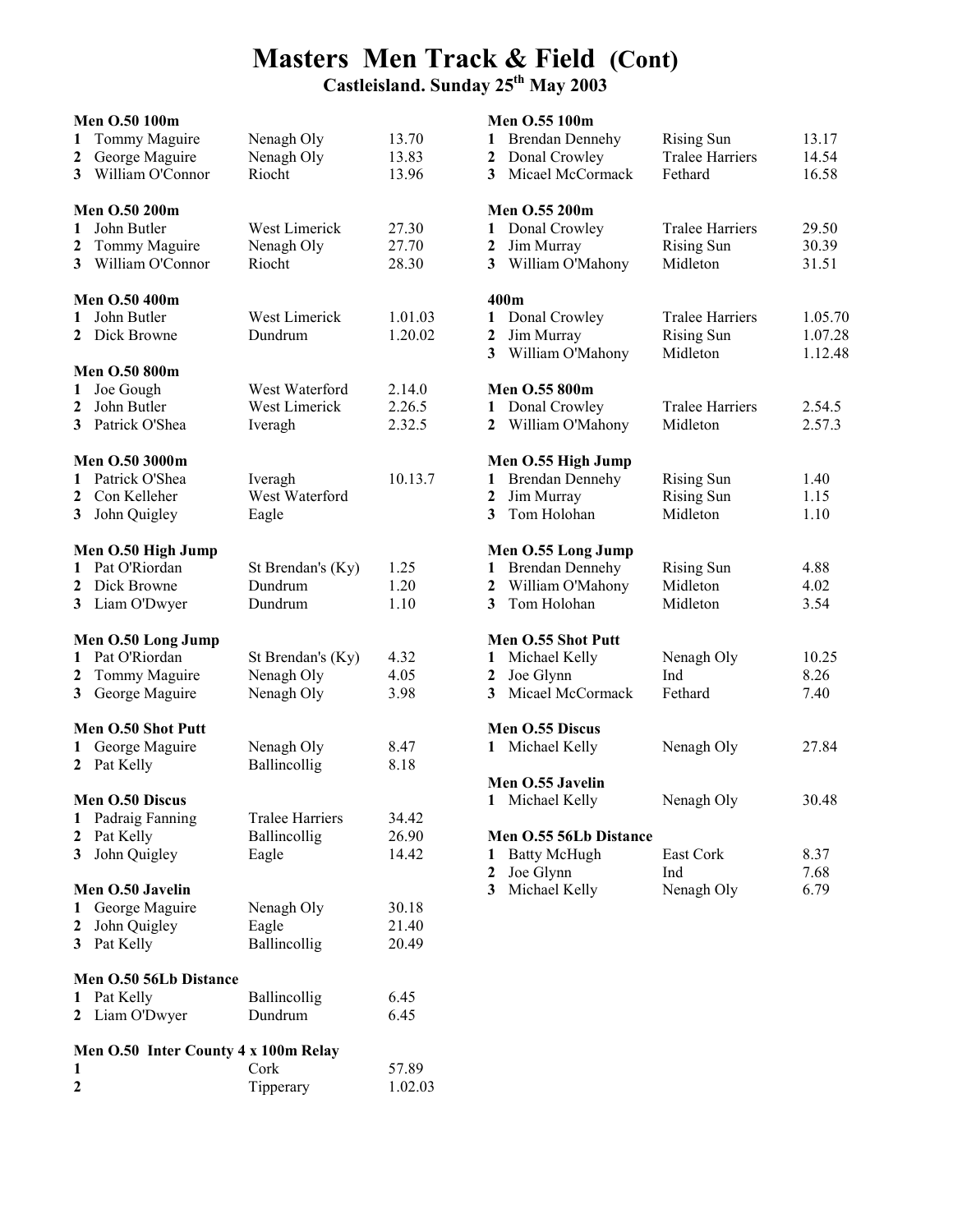### Masters Men Track & Field (Cont)

|                | <b>Men O.60 100m</b>       |                   |         |  |  |  |  |
|----------------|----------------------------|-------------------|---------|--|--|--|--|
| 1              | Con O'Donovan              | <b>Rising Sun</b> | 13.56   |  |  |  |  |
| 2              | Jim O'Shea                 | Farranfore M.V.   | 14.75   |  |  |  |  |
| 3              | Tony Buckley               | Gneeveguilla      | 16.59   |  |  |  |  |
|                | <b>Men O.60 200m</b>       |                   |         |  |  |  |  |
| $\mathbf{1}$   | Con O'Donovan              | <b>Rising Sun</b> | 35.65   |  |  |  |  |
|                | 2 Jim O'Shea               | Farranfore M.V.   |         |  |  |  |  |
|                | 3 Mike Browne              | Gneeveguilla      |         |  |  |  |  |
|                |                            |                   |         |  |  |  |  |
|                | <b>Men O.60 400m</b>       |                   |         |  |  |  |  |
| 1              | Con O'Donovan              | <b>Rising Sun</b> | 1.13.39 |  |  |  |  |
|                | 2 Tony Buckley             | Gneeveguilla      | 1.14.46 |  |  |  |  |
| 3 <sup>1</sup> | Mike Browne                | Gneeveguilla      | 1.16.97 |  |  |  |  |
|                | <b>Men O.60 800m</b>       |                   |         |  |  |  |  |
| 1              | Tony Buckley               | Gneeveguilla      | 2.46.9  |  |  |  |  |
| $\overline{2}$ | Mike Browne                | Gneeveguilla      | 2.49.3  |  |  |  |  |
|                | <b>Men O.60 3000m</b>      |                   |         |  |  |  |  |
| 1              | Tony Buckley               | Gneeveguilla      |         |  |  |  |  |
| $\mathbf{2}$   | Mike Browne                | Gneeveguilla      |         |  |  |  |  |
|                |                            |                   |         |  |  |  |  |
|                | Men O.60 High Jump         |                   |         |  |  |  |  |
| 1              | Jim O'Shea                 | Farranfore M.V.   | 1.30    |  |  |  |  |
| $\mathbf{2}$   | Joe McSweeney              | Emerald           | 1.00    |  |  |  |  |
|                | Men O.60 Long Jump         |                   |         |  |  |  |  |
| 1              | Con O'Donovan              | <b>Rising Sun</b> | 4.27    |  |  |  |  |
| $\mathbf{2}$   | Jim O'Shea                 | Farranfore M.V.   | 3.87    |  |  |  |  |
|                | Men O.60 Shot Putt         |                   |         |  |  |  |  |
| $\mathbf{1}$   | Joe Hogan                  | <b>Rising Sun</b> | 7.15    |  |  |  |  |
|                |                            |                   |         |  |  |  |  |
| 1              | Men O.60 Discus            | Emerald           | 29.52   |  |  |  |  |
| 2              | Joe McSweeney<br>Joe Hogan | <b>Rising Sun</b> | 25.35   |  |  |  |  |
|                |                            |                   |         |  |  |  |  |
|                | Men O.60 Javelin           |                   |         |  |  |  |  |
| 1              | Joe McSweeney              | Emerald           | 22.70   |  |  |  |  |
| $\overline{2}$ | Tim Fitzpatrick            | Liscarroll        | 22.55   |  |  |  |  |
| 3              | Joe Hogan                  | <b>Rising Sun</b> | 22.05   |  |  |  |  |
|                | Men O.60 28Lb Distance     |                   |         |  |  |  |  |
| 1              | Joe Hogan                  | <b>Rising Sun</b> | 5.92    |  |  |  |  |
|                | Men O.65 100m              |                   |         |  |  |  |  |
| 1              | Jim Bourke                 | Dundrum           | 16.75   |  |  |  |  |
|                |                            |                   |         |  |  |  |  |
|                | Men O.65 200m              |                   |         |  |  |  |  |
| 1              | Jim Bourke                 | Dundrum           | 41.90   |  |  |  |  |
|                |                            |                   |         |  |  |  |  |

|              | Men O.65 400m                         |                        |        |
|--------------|---------------------------------------|------------------------|--------|
| 1            | Jim Bourke                            | Dundrum                |        |
|              |                                       |                        |        |
|              | <b>Men O.65 800m</b>                  |                        |        |
| 1            | Willie Neenan                         | Millstreet             |        |
| $\mathbf{2}$ | Jim Bourke                            | Dundrum                |        |
|              | <b>Men O.65 3000m</b>                 |                        |        |
|              | 1 Willie Neenan                       | Millstreet             |        |
|              |                                       |                        |        |
|              | Men O.65 Long Jump                    |                        |        |
| $\mathbf{1}$ | Padraig Maye                          | Sligo (Guest)          | 4.62   |
|              |                                       |                        |        |
|              | Men O.65 Shot Putt                    |                        |        |
| 1            | Martin McDonagh                       | <b>Tralee Harriers</b> | 10.02  |
| $\mathbf{2}$ | Padraig Maye                          | Sligo (Guest)          | 9.41   |
|              | Men O.65 Discus                       |                        |        |
| 1            | Martin McDonagh                       | <b>Tralee Harriers</b> | 28.03  |
|              |                                       |                        |        |
|              | Men O.65 Javelin                      |                        |        |
|              | 1 Martin McDonagh                     | <b>Tralee Harriers</b> | 26.80  |
|              |                                       |                        |        |
|              | Men O.65 28Lb Distance                |                        |        |
|              | 1 Martin McDonagh                     | <b>Tralee Harriers</b> | 7.59   |
|              |                                       |                        |        |
| 1            | Men O.70 100m<br>Sean O'Sullivan      |                        | 16.33  |
|              |                                       | <b>Rising Sun</b>      |        |
|              | <b>Men O.70 200m</b>                  |                        |        |
| 1            | Sean O'Sullivan                       | <b>Rising Sun</b>      | 35.40  |
|              |                                       |                        |        |
|              | <b>Men O.70 400m</b>                  |                        |        |
| $\mathbf{1}$ | Sean O'Sullivan                       | <b>Rising Sun</b>      | 1.10.0 |
|              | 2 Michael O'Beirne                    | Dundrum                |        |
|              |                                       |                        |        |
| $\mathbf{1}$ | Men O.70 Long Jump<br>Sean O'Sullivan | <b>Rising Sun</b>      | 3.27   |
| $\mathbf{2}$ | Michael O'Beirne                      | Dundrum                | 2.81   |
|              |                                       |                        |        |
|              | Men O.70 Shot Putt                    |                        |        |
| 1            | Ed Mulcahy                            | Farranfore M V         | 9.60   |
|              |                                       |                        |        |
|              | <b>Men O.70 Discus</b>                |                        |        |
| 1            | Ed Mulcahy                            | Farranfore M.V.        | 25.30  |
|              | O.70 Javelin                          |                        |        |
| 1            | Ed Mulcahy                            | Farranfore M.V.        | 23.10  |
| 2            | Michael O'Beirne                      | Dundrum                | 19.90  |
|              |                                       |                        |        |
|              | <b>Men O.70 28Lb Distance</b>         |                        |        |
| 1            | Ed Mulcahy                            | Farranfore M.V.        | 8.01   |
| 2            | Michael O'Beirne                      | Dundrum                | 6.11   |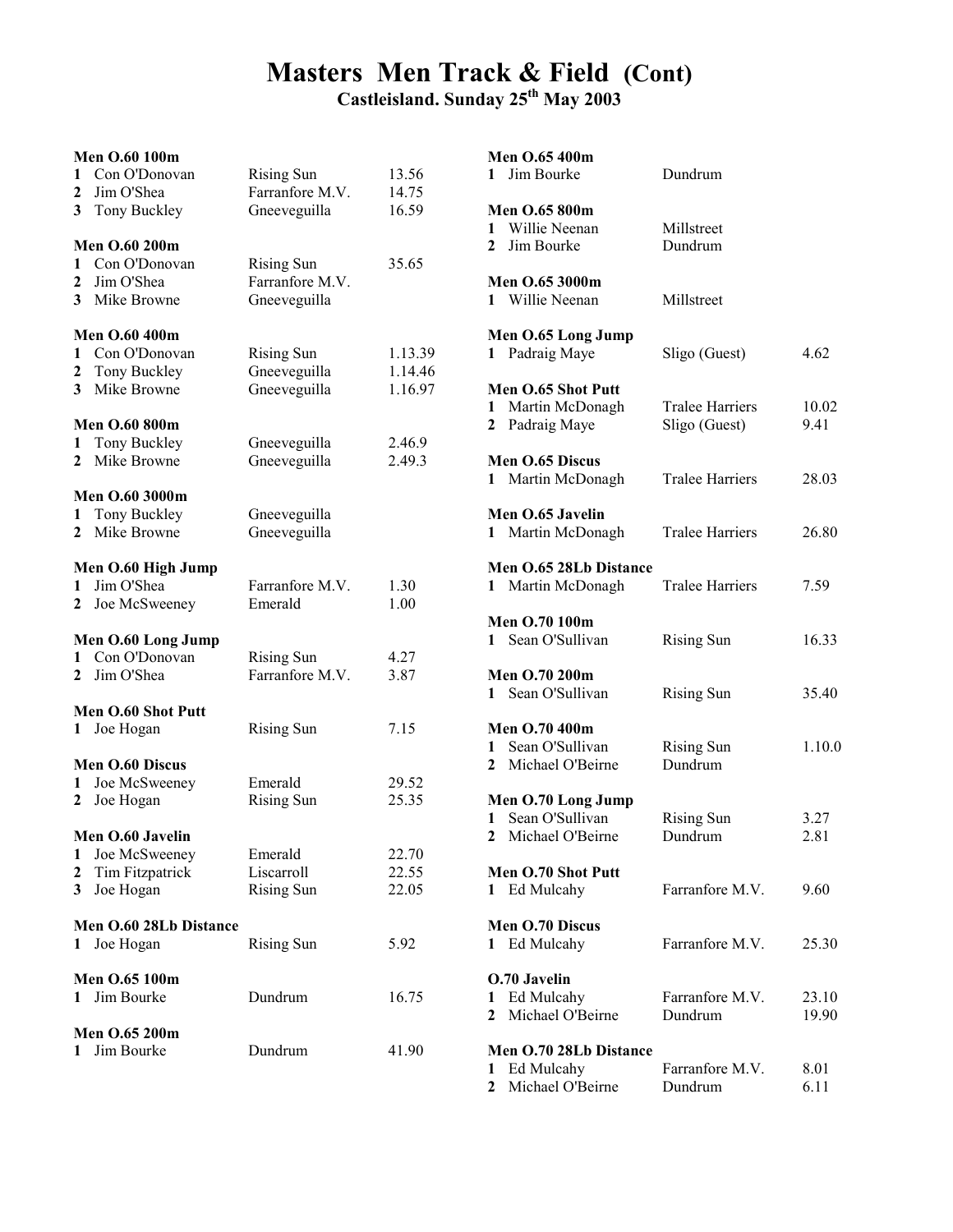## Masters Women Track & Field

Castleisland. Sunday 25th May 2003

#### Women O35 100m

| 1<br>$\mathbf{2}$<br>$\overline{\mathbf{3}}$ | Liz McCarthy Cooney<br>Josephine Hickey<br>Fiona Mullins | Bandon<br>Gneeveguilla<br>Riocht | 14.64<br>14.86<br>15.03 |  |  |  |  |
|----------------------------------------------|----------------------------------------------------------|----------------------------------|-------------------------|--|--|--|--|
|                                              | <b>Women O35 200m</b>                                    |                                  |                         |  |  |  |  |
| 1                                            | Liz McCarthy Cooney Bandon<br>30.60                      |                                  |                         |  |  |  |  |
| $\mathbf{2}$                                 | Josephine Hickey                                         | Gneeveguilla                     | 31.50                   |  |  |  |  |
| 3                                            | Carmel Delaney                                           | Clonmel                          | 32.90                   |  |  |  |  |
|                                              | <b>Women O35 800m</b>                                    |                                  |                         |  |  |  |  |
| 1                                            | Tracy Guilfoyle                                          | Kilnaboy                         | 2.33.69                 |  |  |  |  |
| $\mathbf{2}$                                 | Sile Kerley                                              | Riocht                           | 2.58.89                 |  |  |  |  |
|                                              | <b>Women O35 3000m</b>                                   |                                  |                         |  |  |  |  |
| 1                                            | Tracy Guilfoyle                                          | Kilnaboy                         |                         |  |  |  |  |
| $\mathbf{2}$                                 | Carmel Delaney                                           | Clonmel                          |                         |  |  |  |  |
| $\overline{\mathbf{3}}$                      | Caroline Murphy                                          | Gneeveguilla                     |                         |  |  |  |  |
|                                              |                                                          |                                  |                         |  |  |  |  |
|                                              | <b>Women O35 Long Jump</b>                               |                                  |                         |  |  |  |  |
| 1                                            | Josephine Hickey                                         | Gneeveguilla                     | 4.23                    |  |  |  |  |
| $\overline{2}$                               | Tracy Guilfoyle                                          | Kilnaboy                         | 3.88                    |  |  |  |  |
| $\overline{\mathbf{3}}$                      | Sile Kerley                                              | Riocht                           | 3.23                    |  |  |  |  |
|                                              | <b>Women O35 Shot Putt</b>                               |                                  |                         |  |  |  |  |
| 1                                            | Josephine Hickey                                         | Gneeveguilla                     | 8.03                    |  |  |  |  |
| $\mathbf{2}$                                 | Tracy Guilfoyle                                          | Kilnaboy                         | 7.17                    |  |  |  |  |
| $\overline{\mathbf{3}}$                      | Liz McCarthy Cooney Bandon                               |                                  | 7.10                    |  |  |  |  |
|                                              | <b>Women O35 Discus</b>                                  |                                  |                         |  |  |  |  |
| 1                                            | Liz McCarthy Cooney                                      | Bandon                           | 17.20                   |  |  |  |  |
| $\mathbf{2}$                                 | Cathy O'Connell                                          | Liscarroll                       | 14.55                   |  |  |  |  |
|                                              |                                                          |                                  |                         |  |  |  |  |
|                                              | <b>Women O35 Javelin</b>                                 |                                  |                         |  |  |  |  |
|                                              | 1 Cathy O'Connell                                        | Liscarroll                       | 10.69                   |  |  |  |  |
|                                              |                                                          |                                  |                         |  |  |  |  |
|                                              | <b>Women O35 Hammer</b>                                  |                                  |                         |  |  |  |  |
| 1                                            | Liz McCarthy Cooney                                      | Bandon                           | 17.93                   |  |  |  |  |
| $\mathbf{2}$                                 | Cathy O'Connell                                          | Liscarroll                       | 9.73                    |  |  |  |  |

| 1<br>2                         | <b>Women O40 100m</b><br>Maura McCarthy<br>Mary Collins                             | Bantry<br>Millstreet                                  | 15.64                   |
|--------------------------------|-------------------------------------------------------------------------------------|-------------------------------------------------------|-------------------------|
| $\mathbf{1}$<br>3 <sup>1</sup> | <b>Women 040 200m</b><br>Maura McCarthy<br>2 Mary Collins<br>Moi Boyd               | <b>Bantry</b><br>Millstreet<br><b>Tralee Harriers</b> | 32.00<br>32.90<br>37.20 |
| 1.                             | Women O40 800m<br>Marie Hurley                                                      | Bantry                                                | 2.35.93                 |
| $\mathbf{1}$<br>$\mathbf{2}$   | <b>Women O40 3000m</b><br>Mary Sweeney<br>Mary Murphy                               | St Finbarr's<br>St Finbarr's                          |                         |
| $\mathbf{1}$<br>$\mathbf{2}$   | Women O40 Long Jump<br>Maura McCarthy<br>Mary Collins                               | Bantry<br>Millstreet                                  | 3.70<br>3.50            |
| $\mathbf{2}$<br>3 <sup>1</sup> | <b>Women O40 Shot Putt</b><br>1 Martina O'Shea<br>Geraldine Moran<br>Maura McCarthy | Bantry<br><b>Blarney Innis</b><br>Bantry              | 7.09<br>6.29<br>5.55    |
| 1.<br>$\mathbf{2}$             | <b>Women O40 Discus</b><br>Geraldine Moran<br>Ruth Murray                           | <b>Blarney Innis</b><br><b>Rising Sun</b>             | 22.12<br>20.00          |
| 1<br>$\mathbf{2}$              | <b>Women O40 Hammer</b><br>Ruth Murray<br>Geraldine Moran                           | <b>Rising Sun</b><br><b>Blarney Innis</b>             | 15.92<br>15.01          |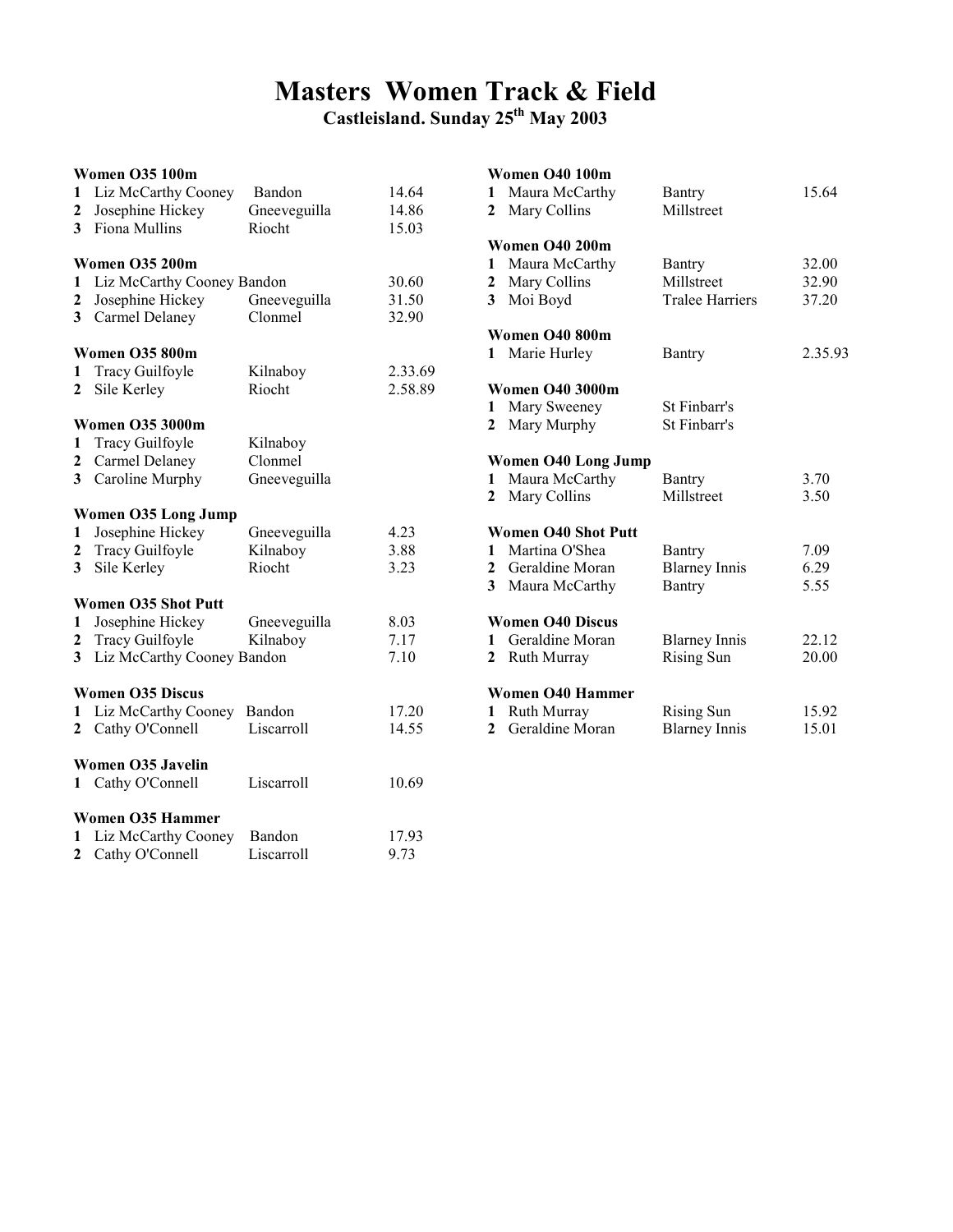### Masters Women Track & Field (Cont)

Castleisland. Sunday 25<sup>th</sup> May 2003

#### Women O45 100m

| 1                       | Ebhana Finnigan            | <b>Rising Sun</b> | 15.76  |
|-------------------------|----------------------------|-------------------|--------|
| 2                       | Mary Coughlan              | Kilmihil          | 17.64  |
|                         |                            |                   |        |
|                         | Women O45 200m             |                   |        |
| 1                       | Ebhana Finnigan            | <b>Rising Sun</b> | 33.70  |
| $\mathbf{2}$            | Joan O'Sullivan            | Gneeveguilla      | 44.60  |
|                         | Women O45 800m             |                   |        |
| 1                       | Marian Lyons               | St Finbarr's      | 3,19.7 |
| $\mathbf{2}$            | Joan O'Sullivan            | Gneeveguilla      |        |
|                         |                            |                   |        |
|                         | <b>Women O45 3000m</b>     |                   |        |
| $\mathbf{1}$            | Carmel Pamell              | Leevale           |        |
| $\mathbf{2}$            | Marian Lyons               | St Finbarr's      |        |
| $\overline{\mathbf{3}}$ | Joan O'Sullivan            | Gneeveguilla      |        |
|                         |                            |                   |        |
|                         | <b>Women O45 Long Jump</b> |                   |        |
| 1                       | Mary Coughlan              | Kilmihil          | 3.25   |
|                         |                            |                   |        |
|                         | <b>Women O45 Shot Putt</b> |                   |        |
| 1                       | Brid O'Sullivan            | Kilmurry          | 7.05   |
| 2                       | Margaret Ahern             | Fanahan McSw      | 6.90   |
|                         | <b>Women O45 Discus</b>    |                   |        |
| 1                       | Margaret Ahern             | Fanahan McSw      | 18.03  |
| $\mathbf{2}$            | Ebhana Finnigan            | <b>Rising Sun</b> | 17.81  |
| 3                       | Mary Coughlan              | Kilmihil          | 16.19  |
|                         |                            |                   |        |
|                         | Women O45 Javelin          |                   |        |
| 1                       | Brid O'Sullivan            | Kilmurry          | 17.10  |
| $\mathbf{2}$            | Mary Coughlan              | Kilmihil          | 14.03  |
|                         |                            |                   |        |
|                         | <b>Women O45 Hammer</b>    |                   |        |
| 1                       | Margaret Ahern             | Fanahan McSw      | 19.17  |
| 2                       | Ebhana Finnigan            | <b>Rising Sun</b> | 18.97  |
| 3                       | Mary Kenneally             | Kilmurry          | 14.60  |

|                     | <b>Women O50 100m</b><br>1 Ann Nagle                                         | Farranfore M.V.               | 26.24          |
|---------------------|------------------------------------------------------------------------------|-------------------------------|----------------|
| 1<br>$\overline{2}$ | <b>Women O50 Shot Putt</b><br><b>Ester Fitzpatrick</b><br>Geraldine O'Mahony | Liscarroll<br>Farranfore M.V. | 4.97<br>4.82   |
| $\mathbf{2}$        | <b>Women O50 Discus</b><br>1 Ester Fitzpatrick<br>Ann Nagle                  | Liscarroll<br>Farranfore M.V. | 14.15<br>9.68  |
| 1<br>$\mathbf{2}$   | Women O50 Javelin<br><b>Ester Fitzpatrick</b><br>Ann Nagle                   | Liscarroll<br>Farranfore M.V. | 12.40<br>7.80  |
| 1<br>$\mathbf{2}$   | <b>Women O50 Hammer</b><br><b>Ester Fitzpatrick</b><br>Ann Nagle             | Liscarroll<br>Farranfore M.V. | 14.01<br>11.05 |
| 1                   | Women O50 Inter County 4 x 100m Relay                                        | Cork                          | 74.20          |
| 1<br>$\mathbf{2}$   | <b>Women O55 100m</b><br>Mary Barry<br>Noreen Cooney                         | Grange Fermoy<br>Bandon       | 18.59<br>22.37 |
| 1                   | <b>Women O55 200m</b><br>Mary Barry                                          | Grange Fermoy                 | 43.20          |
|                     | <b>Women O55 Long Jump</b><br>1 Mary Barry                                   | Grange Fermoy                 | 2.61           |
|                     | <b>Women O55 Shot Putt</b><br>1 Noreen Cooney                                | Bandon                        | 3.95           |
| 1                   | <b>Women O55 Discus</b><br>Noreen Cooney                                     | Bandon                        | 10.14          |
|                     | Women O65 100m<br>1 Pamela Buckley                                           | St Finbarr's                  | 21.19          |
| 1                   | <b>Women O65 200m</b><br>Pamela Buckley                                      | St Finbarr's                  | 48.70          |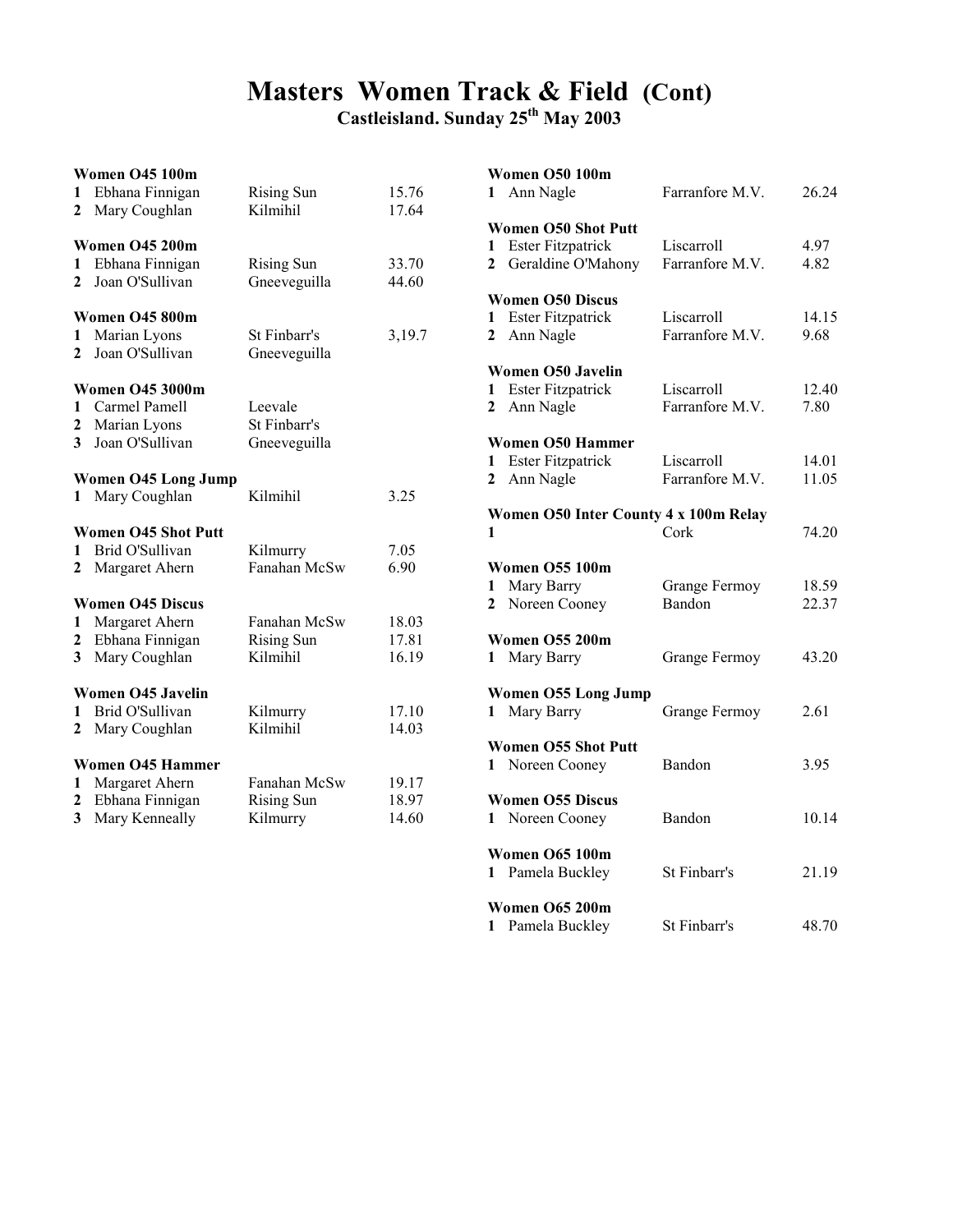### Senior Points Table

| Place                   | Club                      | Gold                    | <b>Silver</b>             | <b>Bronze</b>         | <b>Total</b>                   | <b>Points</b>  |
|-------------------------|---------------------------|-------------------------|---------------------------|-----------------------|--------------------------------|----------------|
| 1                       | Leevale                   | 7                       | 7                         | 5                     | 19                             | 47             |
| $\overline{2}$          | <b>Tralee Harriers</b>    | $\overline{\mathbf{3}}$ | $\overline{\mathbf{3}}$   | $\overline{2}$        | 8                              | 20             |
| $\overline{\mathbf{3}}$ | Belgooly                  | $\overline{4}$          | $\mathbf{1}$              | $\mathbf{1}$          | 6                              | 19             |
| $\overline{\mathbf{4}}$ | West Waterford            | $\overline{3}$          | $\boldsymbol{0}$          | $\boldsymbol{0}$      | $\overline{\mathbf{3}}$        | 12             |
| $\overline{\mathbf{4}}$ | Ballincollig              | $\boldsymbol{0}$        | $\overline{4}$            | $\overline{4}$        | 8                              | 12             |
| 6                       | Borriskane                | $\overline{2}$          | 1                         | $\boldsymbol{0}$      | 3                              | 10             |
| 6                       | Togher                    | $\overline{2}$          | $\boldsymbol{0}$          | $\overline{2}$        | $\overline{4}$                 | 10             |
| 8                       | Menapians                 | $\overline{2}$          | $\overline{0}$            | $\mathbf{1}$          | 3                              | 9              |
| 8                       | Riocht                    | $\overline{2}$          | $\boldsymbol{0}$          | $\mathbf{1}$          | $\overline{3}$                 | $\overline{9}$ |
| 10                      | Marian                    | $\overline{2}$          | $\boldsymbol{0}$          | $\boldsymbol{0}$      | $\overline{2}$                 | $\,$ $\,$      |
| 10                      | Gneeveguilla              | $\overline{0}$          | $\overline{4}$            | $\mathbf{0}$          | $\overline{4}$                 | $\overline{8}$ |
| 12                      | Waterford                 |                         | $\mathbf{1}$              | $\mathbf{1}$          | 3                              | $\overline{7}$ |
| 12                      | U.C.C.                    | 1                       | $\mathbf{1}$              | $\mathbf{1}$          | $\overline{3}$                 | $\overline{7}$ |
| 14                      | Templemore                |                         |                           | $\boldsymbol{0}$      | $\overline{c}$                 | 6              |
| 14                      | Rising Sun                |                         | $\mathbf{1}$              | $\boldsymbol{0}$      | $\overline{2}$                 | 6              |
| 16                      | Carrick on Suir           | 1                       | $\boldsymbol{0}$          | $\mathbf{1}$          | $\overline{c}$                 | 5              |
| 16                      | West Muskerry             | 1                       | $\overline{0}$            | $\mathbf{1}$          | $\overline{2}$                 | $\overline{5}$ |
| 16                      | Limerick                  | $\overline{0}$          | $\overline{2}$            | $\mathbf{1}$          | 3                              | $\overline{5}$ |
| 16                      | <b>Blarney Inniscarra</b> | $\overline{0}$          | $\mathbf{1}$              | $\overline{3}$        | $\overline{4}$                 | $\overline{5}$ |
| 20                      | D.C.H.                    |                         | $\boldsymbol{0}$          | $\boldsymbol{0}$      | 1                              | $\overline{4}$ |
| 20                      | Slaney Olympic            |                         | $\boldsymbol{0}$          | $\overline{0}$        | $\mathbf{1}$                   | $\overline{4}$ |
| 20                      | St Mary's Lk              |                         | $\overline{0}$            | $\boldsymbol{0}$      | $\mathbf{1}$                   | $\overline{4}$ |
| 20                      | Tulla                     |                         | $\boldsymbol{0}$          | $\boldsymbol{0}$      | $\mathbf{1}$                   | $\overline{4}$ |
| 20                      | East Cork                 |                         | $\mathbf{0}$              | $\boldsymbol{0}$      | $\mathbf{1}$                   | $\overline{4}$ |
| 20                      | Old Abbey                 | $\overline{0}$          |                           | $\overline{2}$        | 3                              | $\overline{4}$ |
| 26                      | Ballinamore               | $\overline{0}$          | 1                         | $\boldsymbol{0}$      | $\mathbf{1}$                   | $\overline{2}$ |
| 26                      | $\rm G.C.H$               | $\overline{0}$          |                           | $\boldsymbol{0}$      | $\mathbf{1}$                   | $\overline{2}$ |
| 26                      | Kildare                   | $\boldsymbol{0}$        |                           | $\boldsymbol{0}$      | $\mathbf{1}$                   | $\overline{2}$ |
| 26                      | Dooneen                   | $\boldsymbol{0}$        | 1                         | $\boldsymbol{0}$      | $\mathbf{1}$                   | $\overline{2}$ |
| 26                      | <b>Iveragh</b>            | $\overline{0}$          | $\blacksquare$<br>$\perp$ | $\boldsymbol{0}$      | $\blacksquare$<br>$\mathbf{I}$ | $\overline{2}$ |
| 26                      | Millstreet                | $\overline{0}$          | $\mathbf{1}$              | $\boldsymbol{0}$      | $\mathbf{1}$                   | $\overline{2}$ |
| 26                      | Clonmel                   | $\boldsymbol{0}$        | $\boldsymbol{0}$          | $\overline{2}$        | $\overline{2}$                 | $\overline{2}$ |
| 33                      | Bantry                    | $\overline{0}$          | $\boldsymbol{0}$          | $\mathbf{1}$          | $\mathbf{1}$                   | $\mathbf{1}$   |
| 34                      | $\operatorname{SLOT}$     | $\boldsymbol{0}$        | $\boldsymbol{0}$          | $\mathbf{1}$          | $\mathbf{1}$                   | $\mathbf{1}$   |
| $\boldsymbol{l}$        | <b>Cork</b>               | 17                      | 17                        | 20                    | 54                             | 122            |
| $\overline{\mathbf{c}}$ | <b>Kerry</b>              | 5                       | 8                         | $\boldsymbol{\beta}$  | 16                             | 39             |
| $\mathfrak{z}$          | <b>Tipperary</b>          | $\boldsymbol{4}$        | $\overline{2}$            | $\boldsymbol{\beta}$  | 9                              | 23             |
| $\boldsymbol{4}$        | <b>Waterford</b>          | $\boldsymbol{4}$        | $\boldsymbol{l}$          | $\boldsymbol{l}$      | 6                              | 19             |
| $\mathfrak{s}$          | <b>Clare</b>              | $\boldsymbol{\beta}$    | $\pmb{\theta}$            | $\boldsymbol{\theta}$ | $\boldsymbol{\beta}$           | 12             |
| 6                       | <b>Limerick</b>           | $\boldsymbol{l}$        | $\mathfrak{z}$            | $\boldsymbol{l}$      | $\overline{5}$                 | $11\,$         |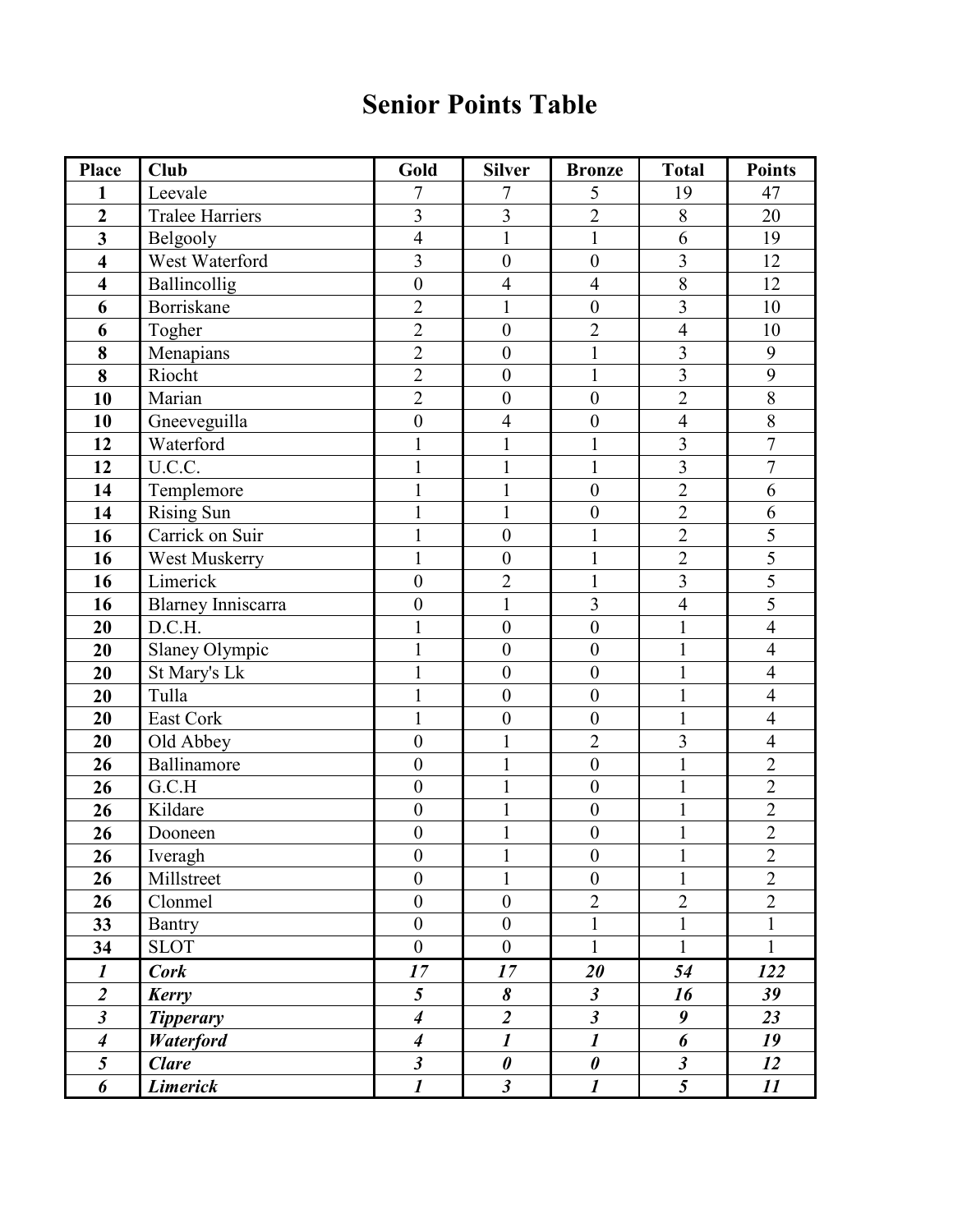### Junior Points Table

| Place                       | <b>Club</b>            | Gold                    | Silver           | <b>Bronze</b>    | Total          | Points                  |
|-----------------------------|------------------------|-------------------------|------------------|------------------|----------------|-------------------------|
| $\mathbf{1}$                | <b>Tralee Harriers</b> | 11                      | $\overline{2}$   | $\overline{2}$   | 15             | 50                      |
| $\overline{2}$              | Leevale                | 5                       | $\overline{4}$   | $\overline{2}$   | 11             | 30                      |
| $\overline{3}$              | Carraig na Bhfear      | $\mathbf{1}$            | $\overline{7}$   | $\overline{4}$   | 12             | 22                      |
| $\overline{\mathbf{4}}$     | Farranfore MV.         | $\overline{3}$          | $\overline{4}$   | $\mathbf{1}$     | $8\,$          | 21                      |
| 5                           | Dooneen                | $\overline{4}$          | $\mathbf{1}$     | $\overline{2}$   | $\overline{7}$ | 20                      |
| 6                           | Belgooly               | $\boldsymbol{0}$        | $\overline{4}$   | $\overline{4}$   | 8              | 12                      |
| $\overline{7}$              | Borrisokane            | $\overline{2}$          | $\mathbf{1}$     | $\mathbf{1}$     | $\overline{4}$ | 11                      |
| 8                           | Marian                 | $\overline{2}$          | $\mathbf{1}$     | $\boldsymbol{0}$ | $\overline{3}$ | 10                      |
| 8                           | Templemore             | $\mathbf{1}$            | $\overline{3}$   | $\boldsymbol{0}$ | $\overline{4}$ | 10                      |
| 10                          | Ennis Track            | $\overline{2}$          | $\boldsymbol{0}$ | $\mathbf{1}$     | $\overline{3}$ | 9                       |
| 11                          | U.C.C.                 | $\overline{2}$          | $\boldsymbol{0}$ | $\boldsymbol{0}$ | $\overline{2}$ | $8\,$                   |
| 11                          | St Mary's Lk           | $\mathbf{1}$            | $\mathbf{1}$     | $\overline{2}$   | $\overline{4}$ | 8                       |
| 13                          | <b>Grange Fermoy</b>   | $\mathbf{1}$            | $\mathbf{0}$     | $\overline{2}$   | $\overline{3}$ | 6                       |
| 14                          | Listowel               | $\mathbf{1}$            | $\boldsymbol{0}$ | $\mathbf{1}$     | $\overline{2}$ | $\overline{5}$          |
| 14                          | Kilmurry Ib            | $\mathbf{1}$            | $\boldsymbol{0}$ | $\mathbf{1}$     | $\overline{2}$ | $\overline{5}$          |
| 14                          | Ferrybank              | $\mathbf{1}$            | $\boldsymbol{0}$ | $\mathbf{1}$     | $\overline{2}$ | $\overline{5}$          |
| 14                          | Gneeveguilla           | $\boldsymbol{0}$        | $\overline{2}$   | $\mathbf{1}$     | $\overline{3}$ | 5                       |
| 14                          | Youghal                | $\boldsymbol{0}$        | $\mathbf{1}$     | $\overline{3}$   | $\overline{4}$ | $\overline{5}$          |
| 19                          | West Waterford         | $\mathbf{1}$            | $\boldsymbol{0}$ | $\mathbf{0}$     | $\mathbf{1}$   | $\overline{4}$          |
| 19                          | Ballincollig           | $\mathbf{1}$            | $\mathbf{0}$     | $\mathbf{0}$     | $\mathbf{1}$   | $\overline{4}$          |
| 21                          | Riocht                 | $\overline{0}$          | $\mathbf{1}$     | $\mathbf{1}$     | $\overline{2}$ | $\overline{3}$          |
| 21                          | Old Abbey              | $\boldsymbol{0}$        | $\mathbf{1}$     | $\mathbf{1}$     | $\overline{2}$ | $\overline{\mathbf{3}}$ |
| 23                          | Emerald                | $\overline{0}$          | $\mathbf{1}$     | $\mathbf{0}$     | $\mathbf{1}$   | $\overline{2}$          |
| 23                          | Carrick on Suir        | $\overline{0}$          | $\mathbf{1}$     | $\overline{0}$   | $\mathbf{1}$   | $\overline{2}$          |
| $\boldsymbol{l}$            | <b>Cork</b>            | 10                      | 17               | 16               | 43             | 90                      |
| $\overline{\mathbf{c}}$     | Kerry                  | 15                      | $\boldsymbol{9}$ | 6                | 30             | 84                      |
| $\overline{\mathbf{3}}$     | <b>Limerick</b>        | $\overline{5}$          | $\mathfrak{Z}$   | $\overline{A}$   | 12             | 30                      |
| $\overline{\boldsymbol{4}}$ | <b>Clare</b>           | $\overline{5}$          | $\overline{l}$   | $\overline{2}$   | $\delta$       | 24                      |
| 5                           | <b>Tipperary</b>       | $\overline{\mathbf{3}}$ | 5                | $\mathfrak l$    | 9              | 23                      |
| 6                           | Waterford              | $\overline{2}$          | $\theta$         | $\mathfrak l$    | $\overline{3}$ | 9                       |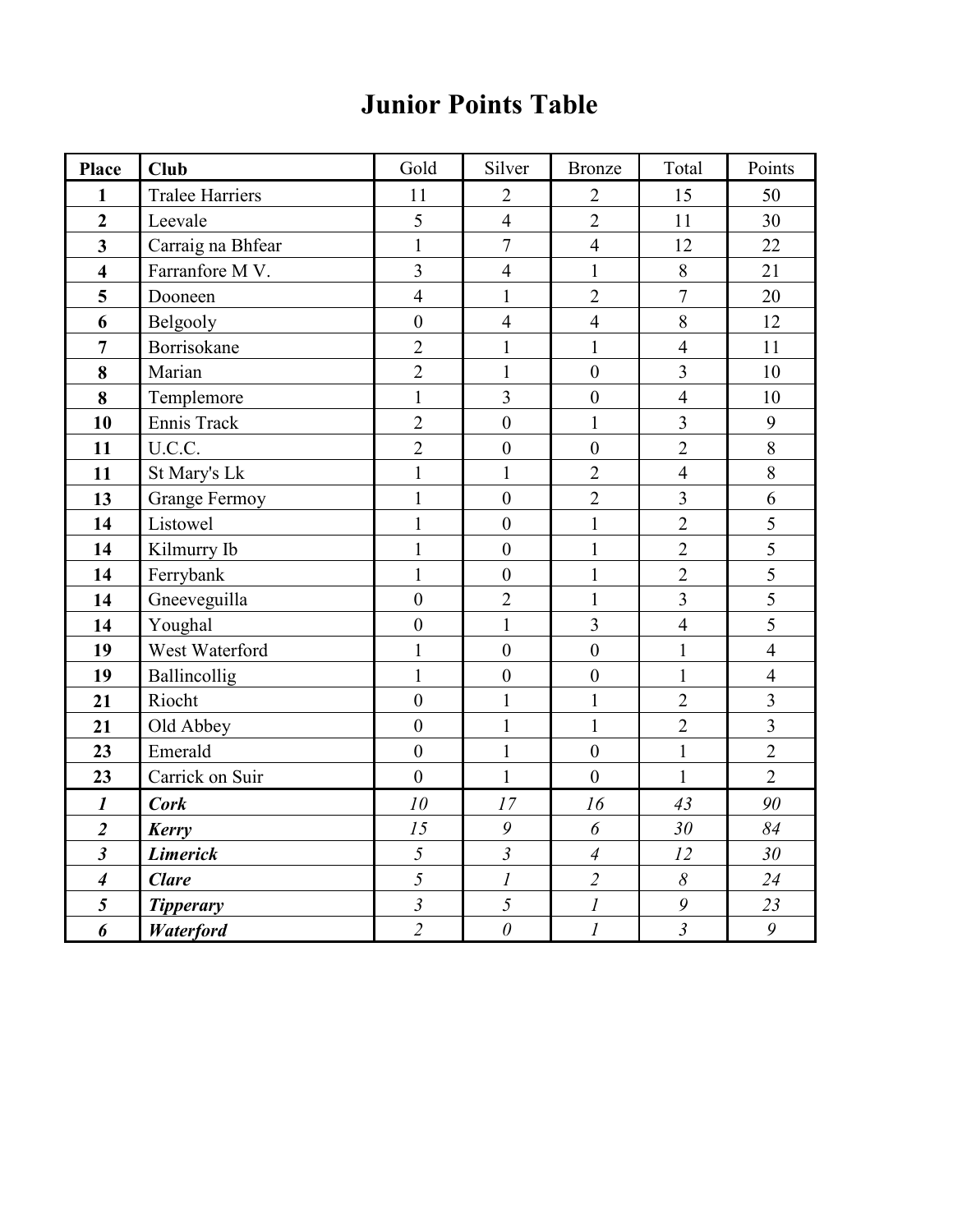### Under 23 Points Table

| <b>Place</b>                | <b>Club</b>            | Gold           | <b>Silver</b>    | <b>Bronze</b>    | <b>Total</b>   | <b>Points</b>  |
|-----------------------------|------------------------|----------------|------------------|------------------|----------------|----------------|
| 1                           | Ballincollig           | 5              | $\overline{4}$   | $\overline{4}$   | 13             | 32             |
| $\overline{2}$              | <b>Tralee Harriers</b> | 5              | $\mathbf{1}$     | $\mathbf{1}$     | $\overline{7}$ | 23             |
| $\overline{2}$              | Templemore             | $\overline{3}$ | $\overline{4}$   | $\overline{3}$   | 10             | 23             |
| $\overline{\mathbf{4}}$     | Leevale                | $\overline{4}$ | $\boldsymbol{0}$ | $\mathbf{0}$     | $\overline{4}$ | 16             |
| $\overline{\mathbf{4}}$     | Dooneen                | $\overline{3}$ | $\overline{2}$   | $\boldsymbol{0}$ | 5              | 16             |
| 6                           | Togher                 | $\overline{3}$ | $\mathbf{1}$     | $\boldsymbol{0}$ | $\overline{4}$ | 14             |
| $\overline{7}$              | Gneeveguilla           | $\overline{3}$ | $\mathbf{0}$     | $\mathbf{0}$     | $\overline{3}$ | 12             |
| 8                           | BeIgooly               | $\overline{2}$ | $\mathbf{1}$     | $\mathbf{1}$     | $\overline{4}$ | 11             |
| 9                           | U.C.C                  | $\mathbf{1}$   | $\overline{3}$   | $\mathbf{1}$     | 5              | 11             |
| 10                          | Star of the Laune      | $\mathbf{1}$   | $\overline{2}$   | $\overline{2}$   | 5              | 10             |
| 11                          | Borrisokane            | $\overline{2}$ | $\boldsymbol{0}$ | $\boldsymbol{0}$ | $\overline{2}$ | 8              |
| 12                          | Clonmel                | $\mathbf{1}$   | $\mathbf{1}$     | $\boldsymbol{0}$ | $\overline{2}$ | 6              |
| 12                          | Carraig na Bhfear      | $\mathbf{1}$   | $\mathbf{1}$     | $\boldsymbol{0}$ | $\overline{2}$ | 6              |
| 12                          | Marian                 | $\overline{0}$ | $\overline{3}$   | $\boldsymbol{0}$ | $\overline{3}$ | 6              |
| 15                          | Carrick on Suir        | $\mathbf{1}$   | $\boldsymbol{0}$ | $\boldsymbol{0}$ | $\mathbf{1}$   | $\overline{4}$ |
| 15                          | St Brendan's (Ky)      | $\mathbf{1}$   | $\boldsymbol{0}$ | $\boldsymbol{0}$ | $\mathbf{1}$   | $\overline{4}$ |
| 17                          | Farranfore M.V.        | $\overline{0}$ | $\mathbf{1}$     | $\mathbf{1}$     | $\overline{2}$ | $\overline{3}$ |
| 18                          | Riocht                 | $\overline{0}$ | $\mathbf{1}$     | $\boldsymbol{0}$ | $\mathbf{1}$   | $\overline{2}$ |
| 18                          | Waterford              | $\overline{0}$ | $\boldsymbol{0}$ | $\overline{2}$   | $\overline{2}$ | $\overline{2}$ |
| 20                          | K.C.K                  | $\overline{0}$ | $\overline{0}$   | $\mathbf{1}$     | $\mathbf{1}$   | $\mathbf{1}$   |
| $\boldsymbol{l}$            | <b>Cork</b>            | 16             | 10               | 6                | 32             | 90             |
| $\overline{\mathbf{2}}$     | Kerry                  | 10             | 5                | $\overline{4}$   | 19             | 54             |
| $\boldsymbol{\beta}$        | <b>Tipperary</b>       | $\overline{7}$ | 5                | $\mathfrak{Z}$   | 15             | 41             |
| $\overline{\boldsymbol{4}}$ | <b>Limerick</b>        | $\overline{3}$ | $\overline{2}$   | $\theta$         | 5              | 16             |
| 5                           | <b>Clare</b>           | $\theta$       | $\mathfrak{Z}$   | $\theta$         | $\mathfrak{Z}$ | 6              |
| 6                           | <b>Waterford</b>       | $\theta$       | $\theta$         | $\overline{3}$   | $\overline{3}$ | $\overline{3}$ |